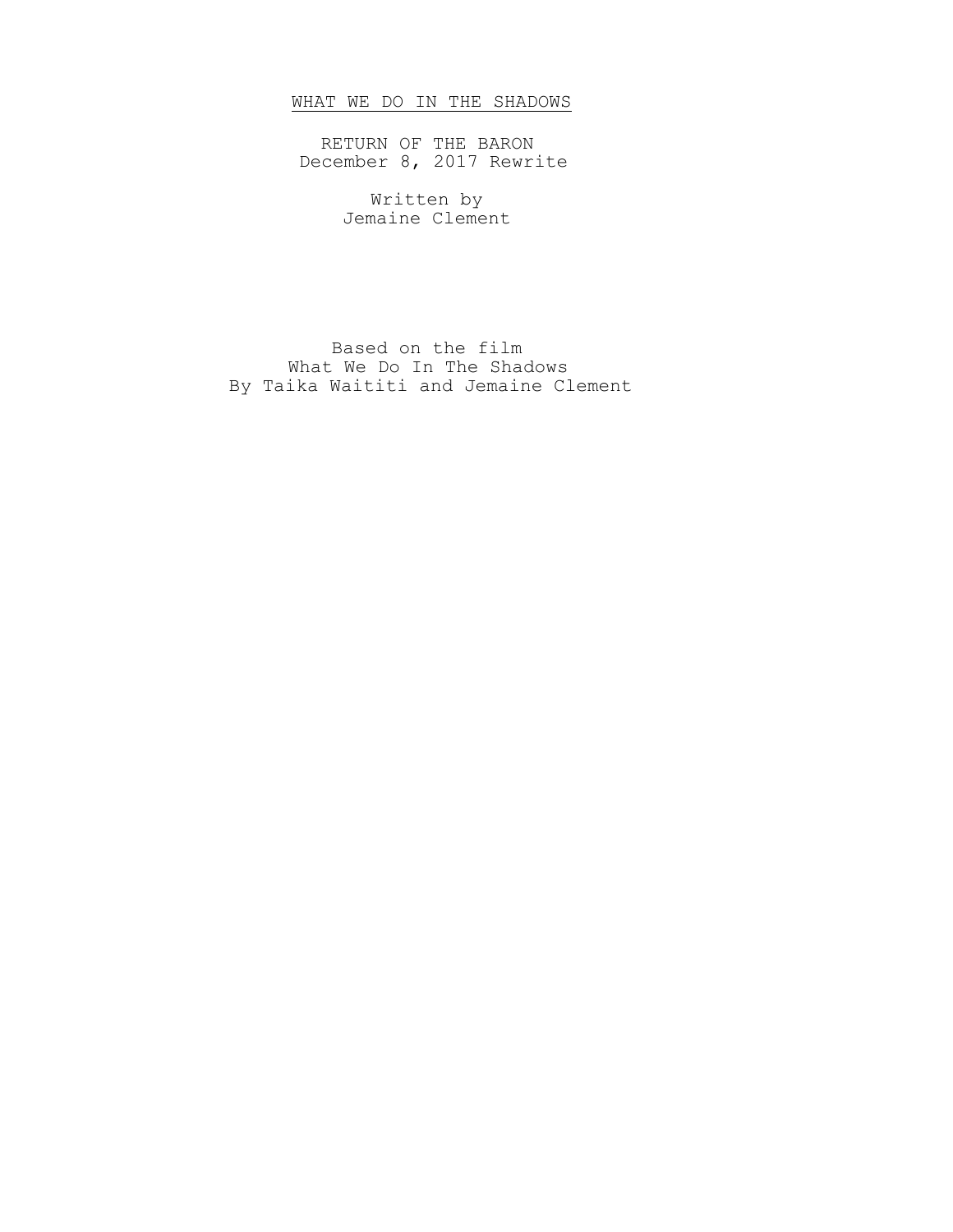### **INT. BEDROOM - NIGHT**

We see Guillermo, a human, standing in an old-fashioned bedroom next to a coffin. He checks his watch.

> GUILLERMO (softly) It's nightfall.

A muffled foreign accent comes from the coffin.

NANDOR (O.S) Guillermo?

GUILLERMO Yes, sir?

NANDOR (O.S.) Is that you?

GUILLERMO

Yes, Master.

The coffin lid moves. It's jammed.

NANDOR (O.S.) It's stuck again.

Guillermo goes to assist.

NANDOR (O.S.) (CONT'D) I think it's the latch!

GUILLERMO (V.O.) The job of a vampire's familiar is not an easy one.

GUILLERMO It's jammed!

Guillermo jiggles the lid of the coffin. It won't open.

# **INT. SOLO INTERVIEW WITH GUILLERMO**

GUILLERMO A vampire's familiar is kind of like a best friend... who's also a slave, kind of?

### **INT. BEDROOM -- NIGHT**

Coffin lid still won't open. Guillermo is trying to jimmy the latch with a butter knife.

NANDOR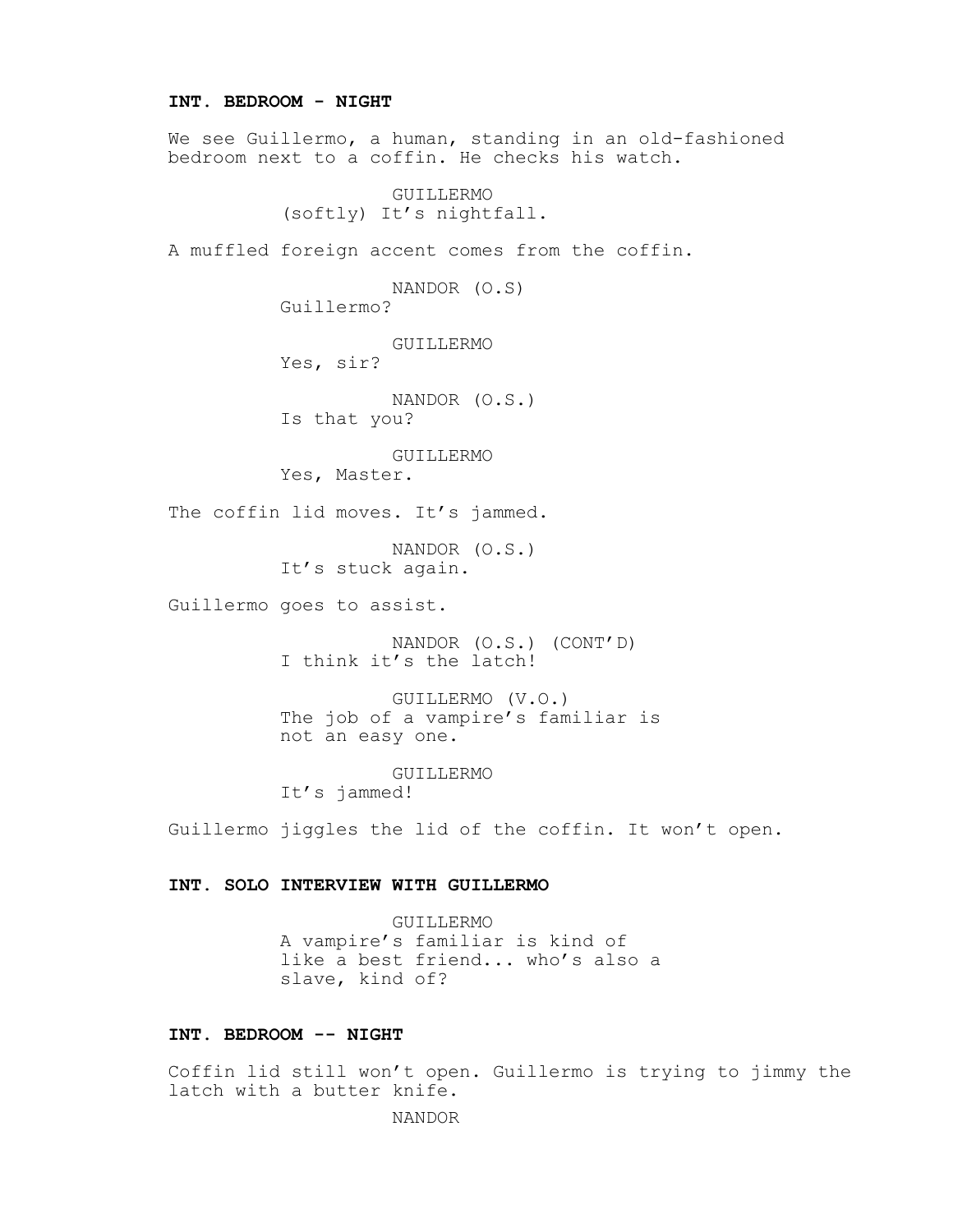WWDITS USA v23 0cotber 8, 2017 2. You're not trying to pry it are you? Don't pry it. You'll foul the

Guillermo quickly stops prying and puts the butter knife in his pocket.

# **INT. SOLO INTERVIEW WITH GUILLERMO**

mechanism.

### GUILLERMO

Tomorrow night marks the 20th anniversary of when I started working for my master and I'm pretty sure he's planning something special for me. I think tomorrow will be when he makes me a vampire.

### **INT. BEDROOM - NIGHT**

The latch has finally come open.

#### GUILLERMO

He awakens!

NANDOR elegantly arises from his coffin. Guillermo does a double thumbs up.

> GUILLERMO (CONT'D) Very cool, master. Super scary.

Nandor stays grinning revealing that he has vampire fangs.

NANDOR

Awaken the others...

GUILLERMO (reluctantly) Okay.

# **OPENING CREDITS**

We see images of our vampires throughout history. Coffins. Fangs. The mediums they are depicted show a centuries-long passage of time. Medieval woodcuts, tapestries, oil paintings, encyclopedia photos of statues, cubist paintings, silent film footage, photos from the late 1800s, 1920s, 1960s, 1980s, VHS footage, digital photos from the early 2000s. Every few images, there's a quick pop of something frighteningly grotesque -- less artistic or cultural vampire depiction, and with more of a crime-scene photo feel. This is all to the song **You're Dead** by **Norma Tanega**.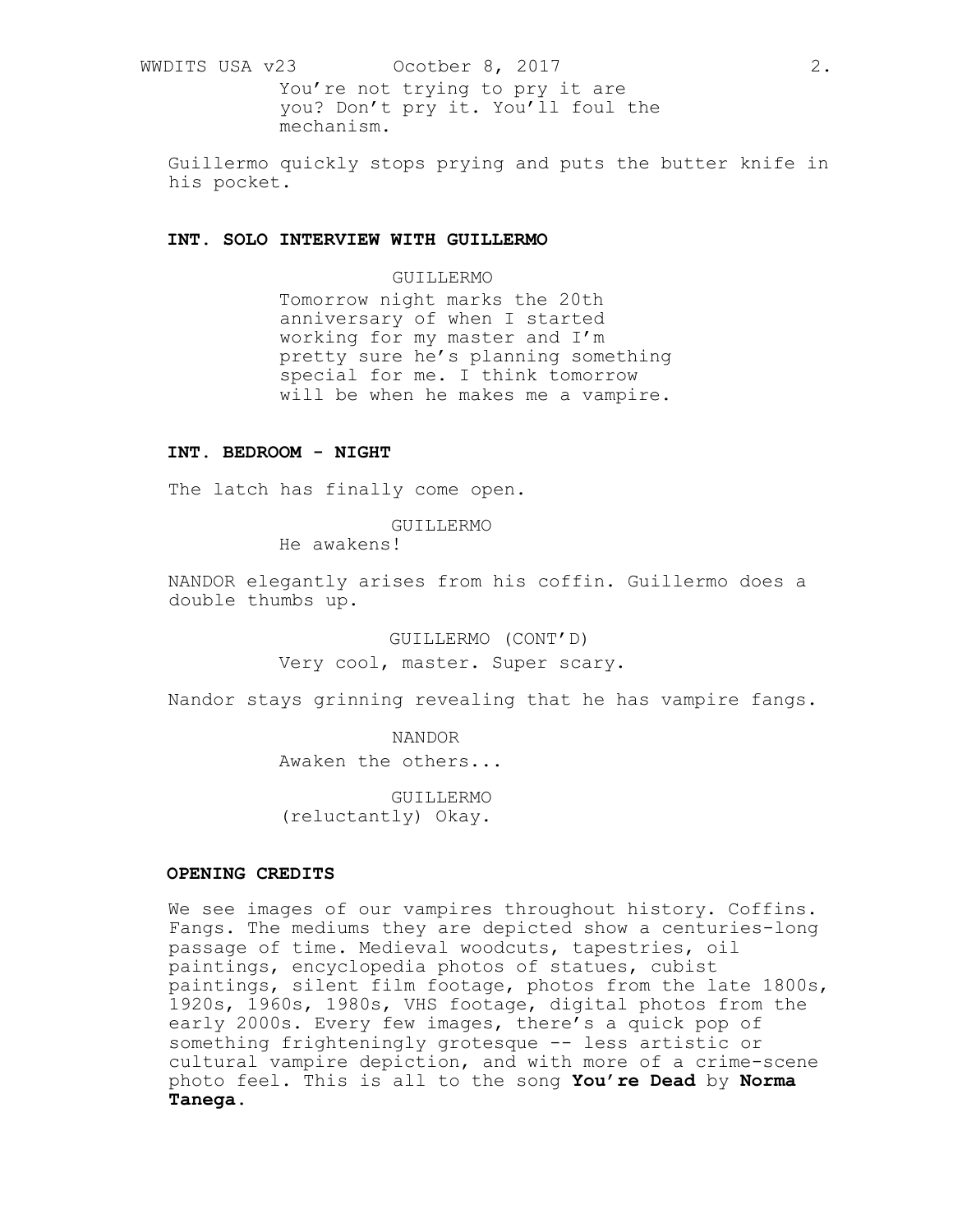### **EXT. MANSION - DUSK**

A large, severely dilapidated mansion subtly stands out in a quiet suburb.

### **INT. MANSION. LIBRARY - NIGHT**

We are in a small library, within the vampire house.

NANDOR

No, we're going to have a house meeting!

LAZSLO Didn't we just have a housemeeting in 1981?

NANDOR That was in 1891, Lazslo.

LAZSLO

Oh, hell!

NANDOR We're doing it!

### **INT. INTERVIEW WITH NANDOR**

Interspersed with this seated interview, we see images of Nandor in various battles, in armor and different garbs.

NANDOR

I have a reputation for being a very tough kind of vampire.

Oil painting of Nandor in Ottoman clothing. As he speaks we see illustrations of Nandor in battle.

> NANDOR (CONT'D) I used to be a very ferocious soldier in the Ottoman Empire. Which meant a lot of killing, a lot of pillaging. They'd say *have mercy! Stop pillaging me! No, I'm pillaging everyone! You included!*  I was relentless. They called me "Nandor the Relentless". Because I just never relent.

# **INT. MANSION. LIBRARY - NIGHT**

NANDOR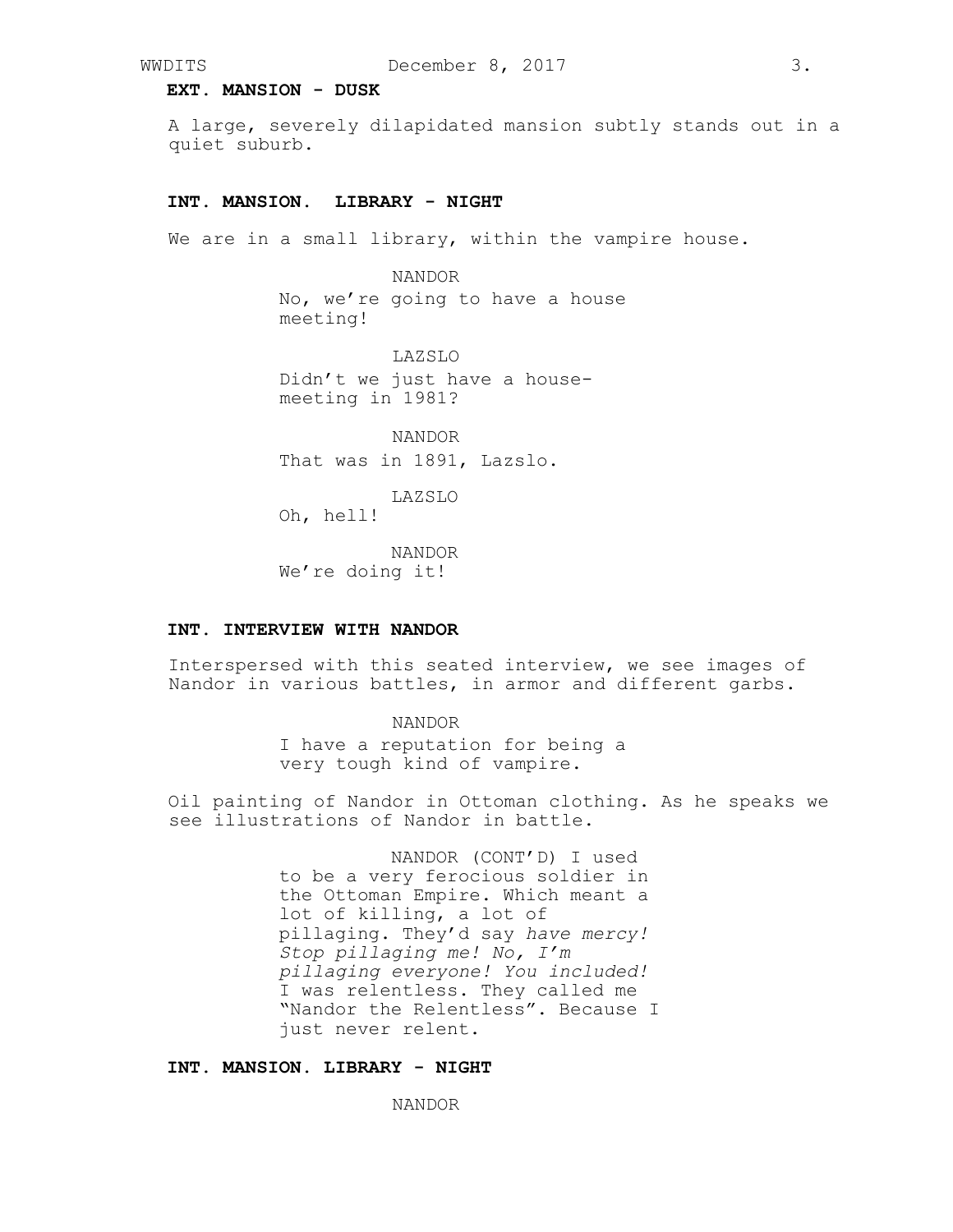WWDITS USA v23 December 8, 2017 4.

WE ARE HAVING A HOUSE MEETING, OKAY! HOUSE MEETING!

LAZLSO

All right!

# NANDOR

All right! Just think of it as a fun way of catching up with each other.

NADJA

This is worse than dying.

NANDOR

Oh. Sorry you feel that way, Nadja.

NANDOR (O.S. FROM INTERVIEW) (CONT'D)

Co-habitating with other vampires makes sense for financial reasons. A lot of vampires spend a lot of money on castles and fancy capes then two hundred years later they're like - *uh oh, now I'm in an apartment wearing jeans*.

NADJA

Begin. Say your boring words.

NANDOR That doesn't fill me with confidence Nadja, but okay.

# **INT. INTERVIEW WITH NADJA**

She looks like a Gothic queen wearing a HUGE ELIZABETHAN COLLAR.

# NADJA (O.S.)

It is nice staying in a house with other vampires. The only people I would speak to when I was in my castle would be my "victims", which was sad. Because I ate them. Because we had some nice conversations.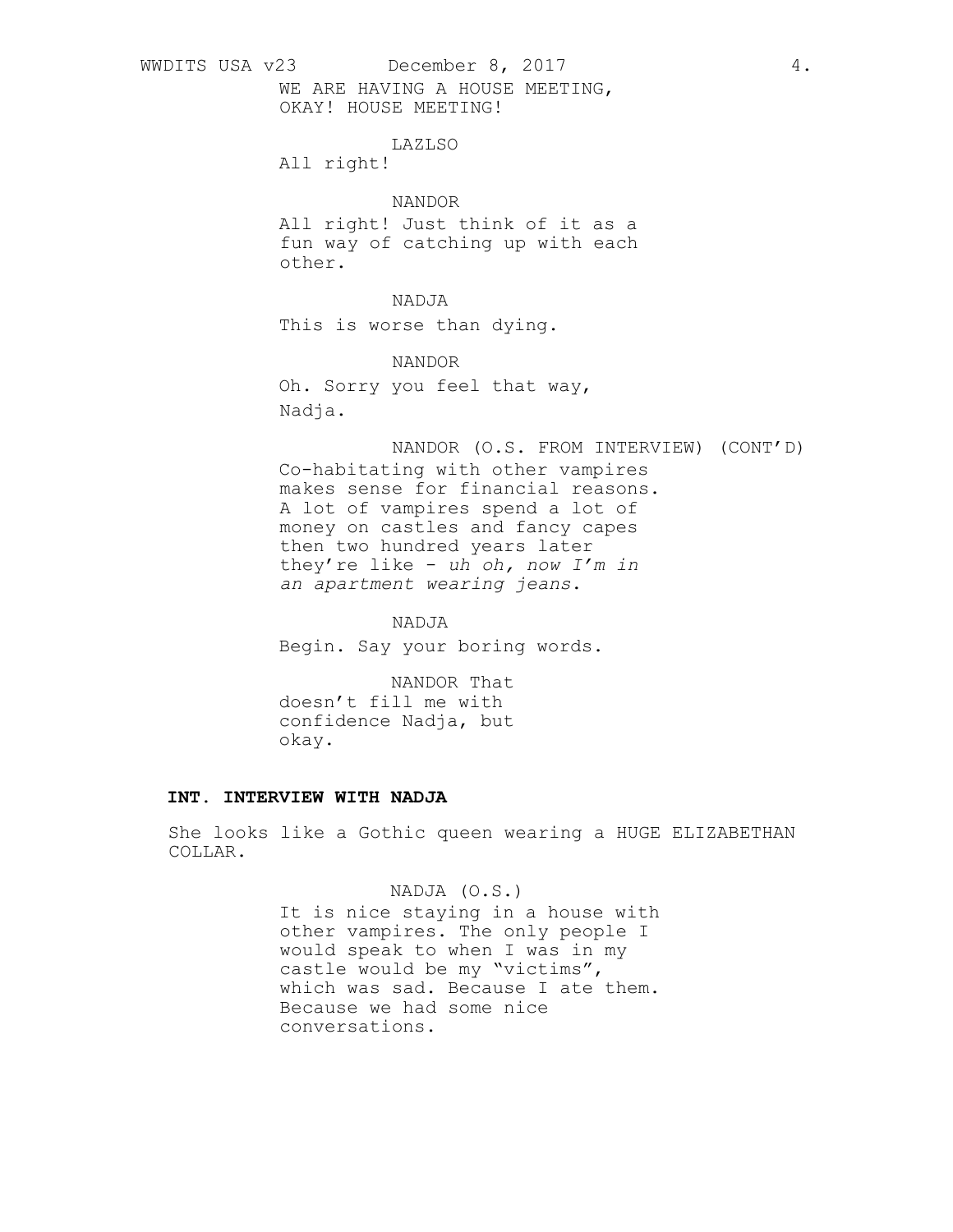# **INT. MANSION. LIBRARY - NIGHT**

#### NANDOR

Before I get to the important business at hand, a little housekeeping. We need to discuss general tidiness. Especially in the cell.

# NADJA

Which cell?

# NANDOR

The prison-y cell! Last night I heard all this shouting coming from there and there were so many angry people down there, halfdrunk!

### LAZSLO

They had alcohol?

#### NANDOR

No, they had only *been* half drunk. Drink the *whole* victim before you start another new one, please. There were nine people down there, still kinda alive, all moaning and complaining. *Help me... Help me...*

### NADJA

So gross.

NANDOR

It is gross. One guy said he'd had five birthdays while he's down in there.

### LAZSLO

Poor guy.

# NANDOR

I made him some birthday cards.

# NADJA

Should have just killed him.

### NANDOR

And then I killed him.

### LAZSLO

Oh, then what's the problem?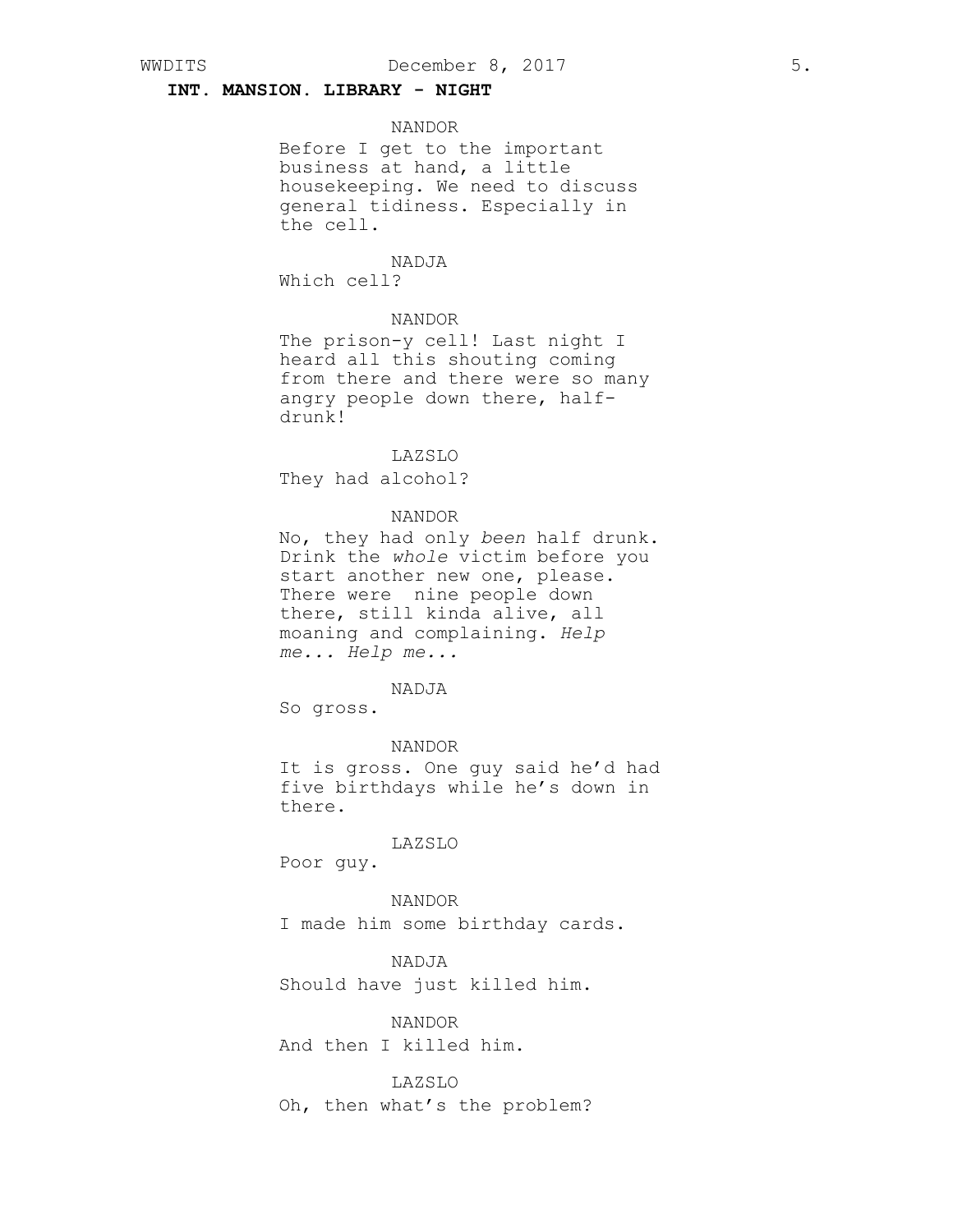They hiss at each other, their eyes now glowing red.

### **INT. INTERVIEW WITH LAZSLO**

Lazslo has an even larger ELIZABETHAN COLLAR than Nadja.

### LAZSLO

This "house-meeting" - as he calls it -- seems like just another foul New World innovation Nandor is trying to foist upon us. I do not like it, sir.

We see footage of Lazslo writing in a dusty tome with a quill pen -- by the light of a single candle. And squinting hard to do so. In the background, Nandor switches on a table lamp. Lazslo glares at him, and Nandor switches the lamp off and backs away apologetically. And Lazslo goes back to squinting very hard to read by candlelight.

### LAZLSO

I suppose I'm kind of a renaissance man in that I was born in 1531. I was the most handsome man in my village--

16th Century painting of Lazslo looking the opposite of that.

### NADJA

His village was badly affected by leprosy and the plague.

# LAZSLO

(proudly) It's true.

We see old drawings and paintings that illustrate Lazslo's story.

#### LAZLSO

One night I was asleep and I heard a rrrrreeeep.... rrrrreeeppp... rrrreeeeppp at my window and I thought, "who's this at my window? This is weird" -- because I was on the third floor and there was a very beautiful woman outside just floating there. I saw her and I was just absolutely hypnotized.

### NADJA

I used hypnosis on him.

### LAZSLO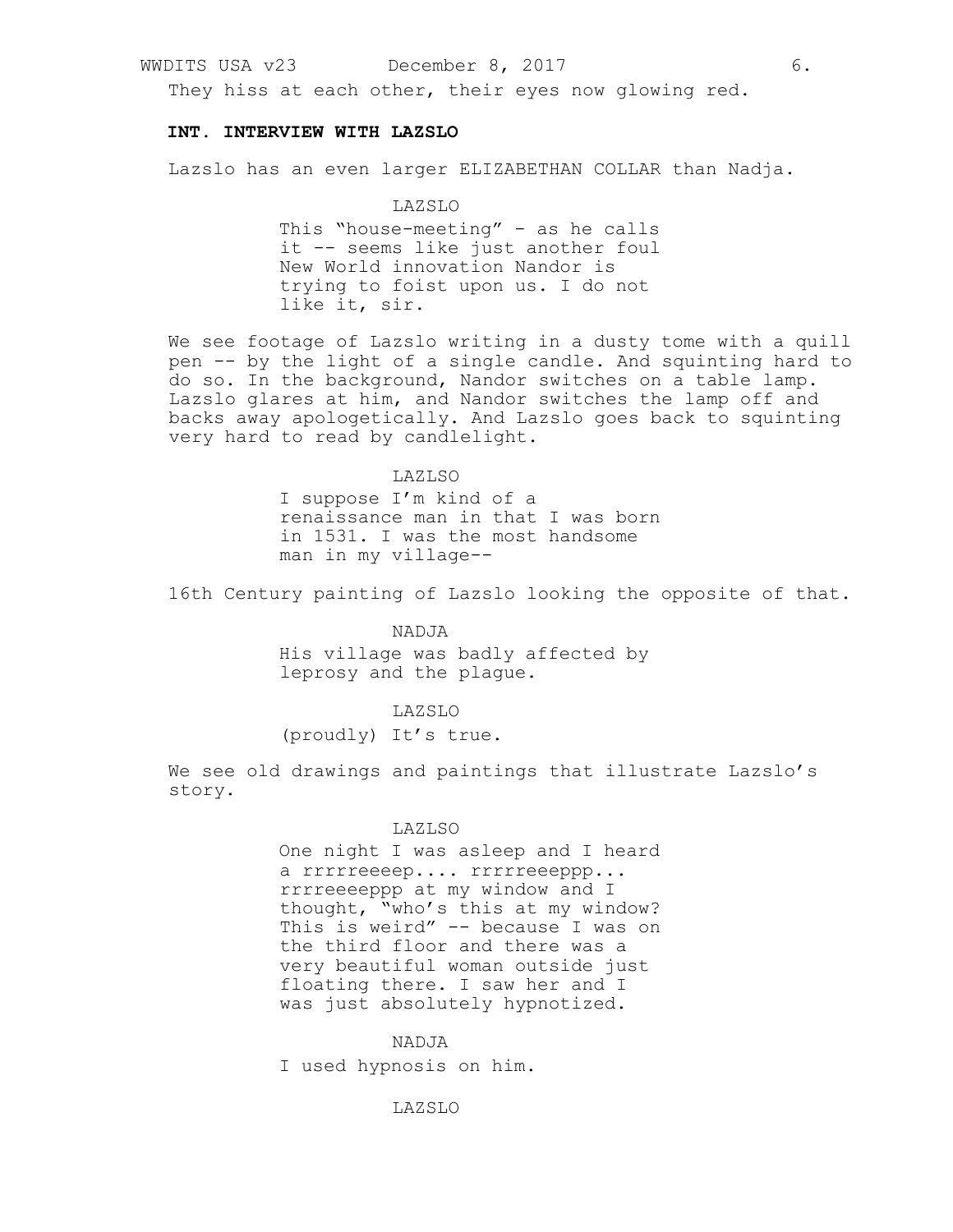I invited her into my bedroom. She turned into this hideous bat creature, I thought, "this one's different". She drained my blood. Cursed me with the gift of eternal life, making me a thirsty creature of the shadows.

We see them in more prosperous times and through the ages. Eastern European rulers in fine garb.

> LAZSLO (CONT'D) Isn't she intoxicating? My Nadja, Queen of the night.

Nadja stares, completely bored.

# **INT. INTERVIEW WITH NANDOR**

NANDOR We all get along great and the house meetings will help us keep the lines of communication open and working together as a team.

# **INT. MANSION. LIBRARY - NIGHT**

Nandor and Lazslo FLY AT EACH OTHER, FANGS BARED. Lazslo swipes at Nandor's face. Nadja calmly watches.

NANDOR

It's about hygiene, Lazslo!

LAZSLO It's about your ego, Nandor!

NANDOR

Hissssss!

LAZSLO Hccccccccchhh!

NADJA

Why don't we start writing our names and dates on the victims with marker pen!

Suddenly Nandor and Lazslo are normal sliding back into their chairs like nothing happened.

LAZLSO

Great suggestion.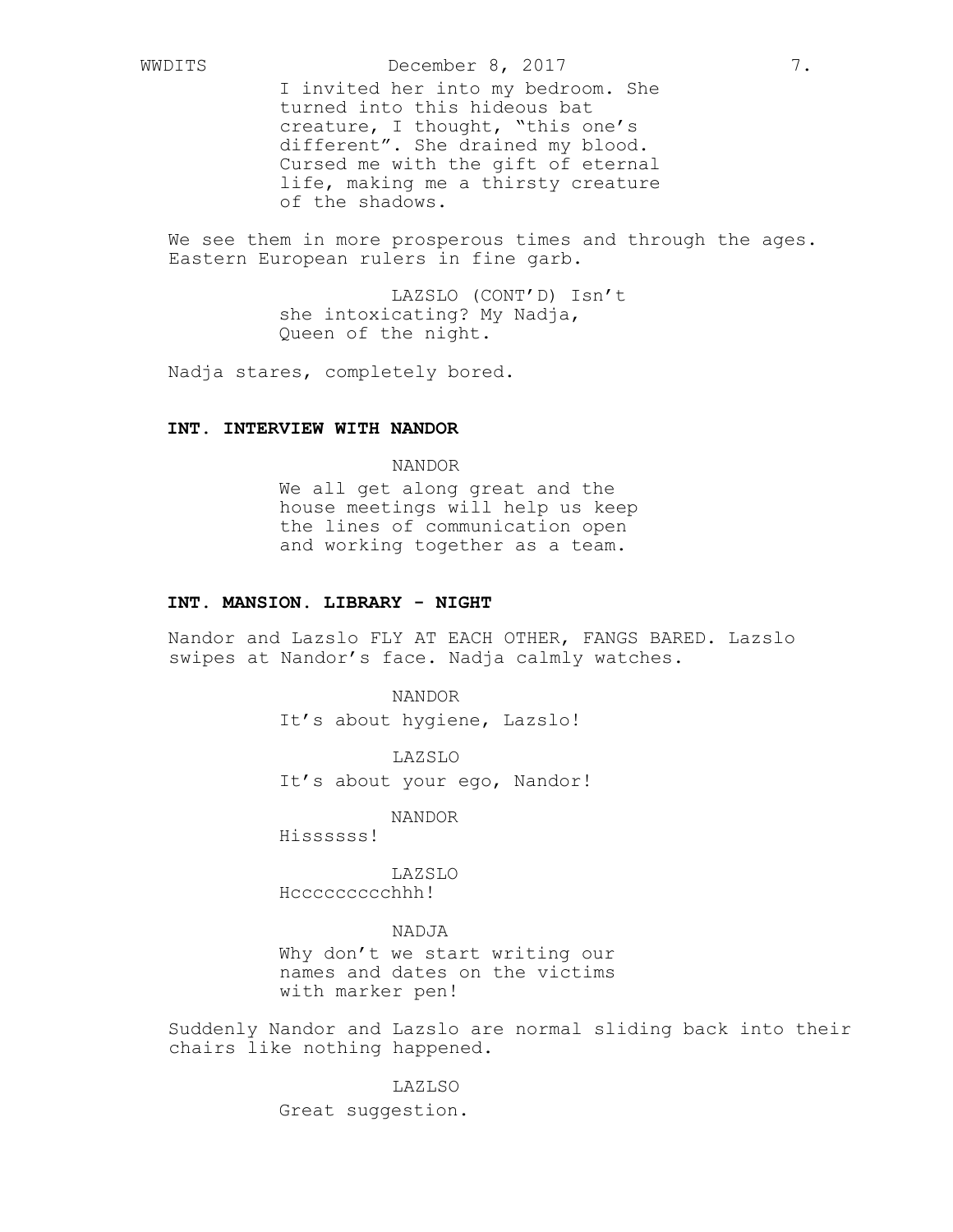NANDOR

Good idea, Nadja. Marker pens, Guillermo! And now we come to the real purpose of this house meeting. (takes an ominous beat) Guillermo, close the door.

GUILLERMO

It is closed.

NANDOR Close it more.

Confused, Guillermo pushes on the door as Nandor takes out a fancy envelope - sealed with a wax signet and covered in foreign stamps.

> NANDOR (CONT'D) We have received a letter from The Baron.

Nadja, Lazslo, and Guillermo react. This is a very serious development.

> NANDOR (CONT'D) As we are all now -- finally -- gathered as one, in compliance with the protocols, I will impart The Baron's message.

Nandor opens the letter. What he reads stuns him.

NANDOR (CONT'D) The Baron... is coming to visit us.

A dramatic pause of disbelief. Interrupted by...

GUILLERMO (softly) Holy crap.

NANDOR Silence, Guillermo. Vampire comments only.

Guillermo nods.

NADJA

The Baron's never left the Old Country before. Does he say what is the purpose of his visit?

NANDOR

No.

LAZSLO When does the great one arrive?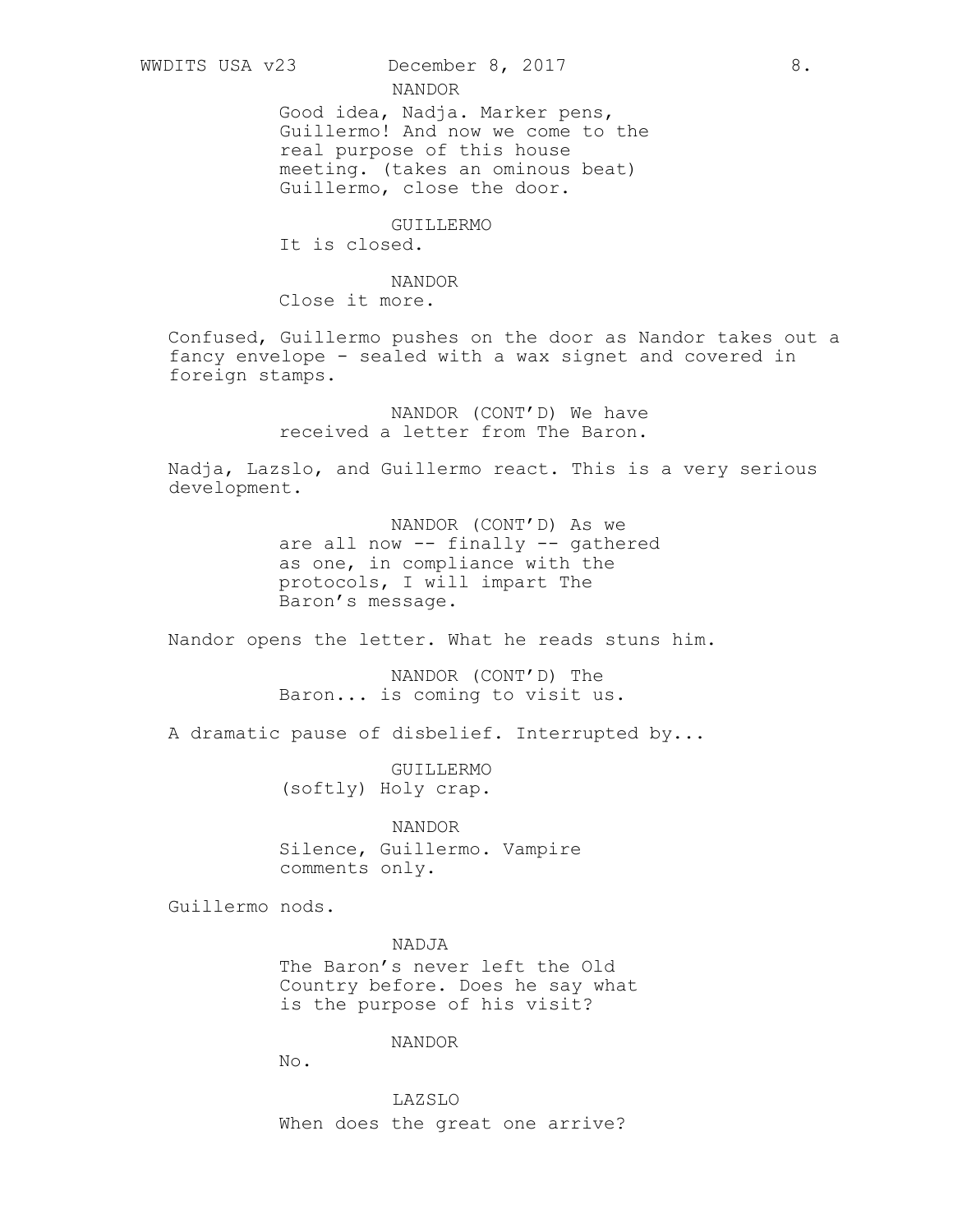WWDITS December 8, 2017 9. NANDOR

(skimming letter) Um...

Guillermo... figure this out?

GUILLERMO (reading) Tomorrow.

Guillermo seems quietly upset. So does Nandor.

NANDOR Why didn't you give this to me

earlier?

# GUILLERMO

It just arrived this morning.

Nandor angrily shoos Guillermo away with the letter.

### LAZSLO

(grandly) Let it never be said that The Baron does not know how to make an entrance that will shock and astonish!

It's obvious that Lazslo worships The Baron, while Nandor is less impressed -- and even a bit jealous of The Baron.

### NANDOR

Yes, yes. We're all shocked and astonished that The Baron has not yet discovered Federal Express.

Guillermo laughs, but Nadja and Lazslo don't get the reference.

NADJA

Federal what?

#### NANDOR

You know -- Fed Ex. "When It Absolutely, Positively Has To Be There Overnight." Fed Ex. I'm not sure what it is.

# LAZSLO

(suspicious) Have you been secretly viewing a television box again?

# NANDOR

(covering) No. Of course not. It's just contemporary folk tale Guillermo told me about. Regardless, there is much work to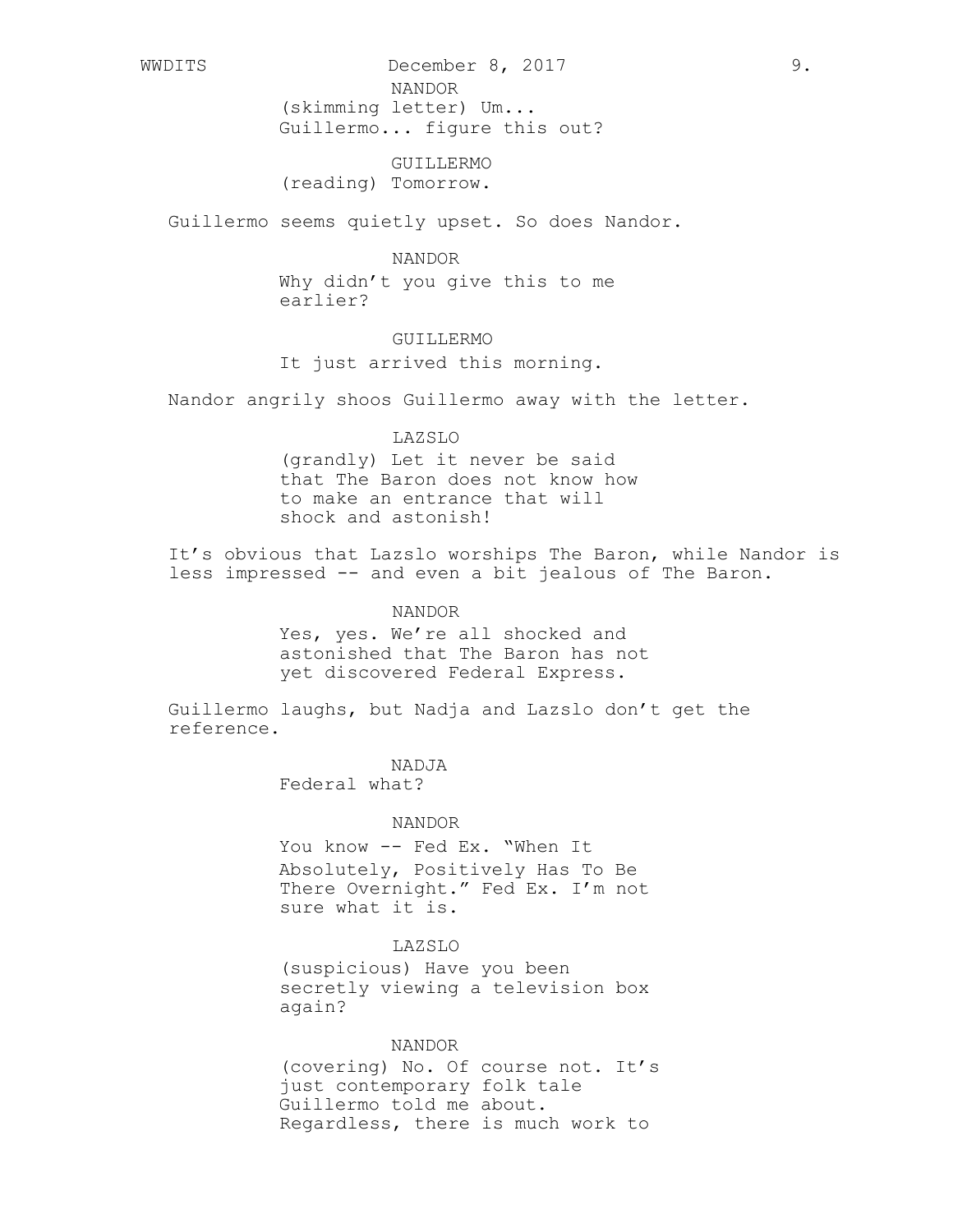WWDITS USA v23 December 8, 2017 10. be done. And precious little time to do it.

# **INT. INTERVIEW WITH NANDOR**

# NANDOR

The Baron is great. As great as his own legend? (shrugs) Not for me to say.

Nandor shakes his head to say "No."

# **INT. SOLO INTERVIEW WITH LAZSLO**

# LAZSLO

(makes sure no one is listening) My suspicion is that The Baron has gotten wind of how Nandor has been running things over here. Straying too often from the old ways. So this should be interesting.

# **INT. SOLO INTERVIEW WITH NADJA**

Nadja is speaking quietly, so as not to be overheard.

NADJA

I'm nervous about seeing The Baron with Lazslo present. The Baron and I enjoyed a very long, very intense sexual affair a few hundred years ago. Very physical, very animal. A lot of acrobatic stuff. It could be awkward.

INT. SOLO INTERVIEW WITH LAZSLO

### LAZSLO

Many bloodlines flow back to The Baron! The powers that flow through our veins are rumored to be an eternal gift from The Baron himself.

# (MORE)

LAZSLO (CONT'D)

(beat, then quietly) Also, a while back, The Baron and I enjoyed a very long, very intense sex affair. Very animal. Some pretty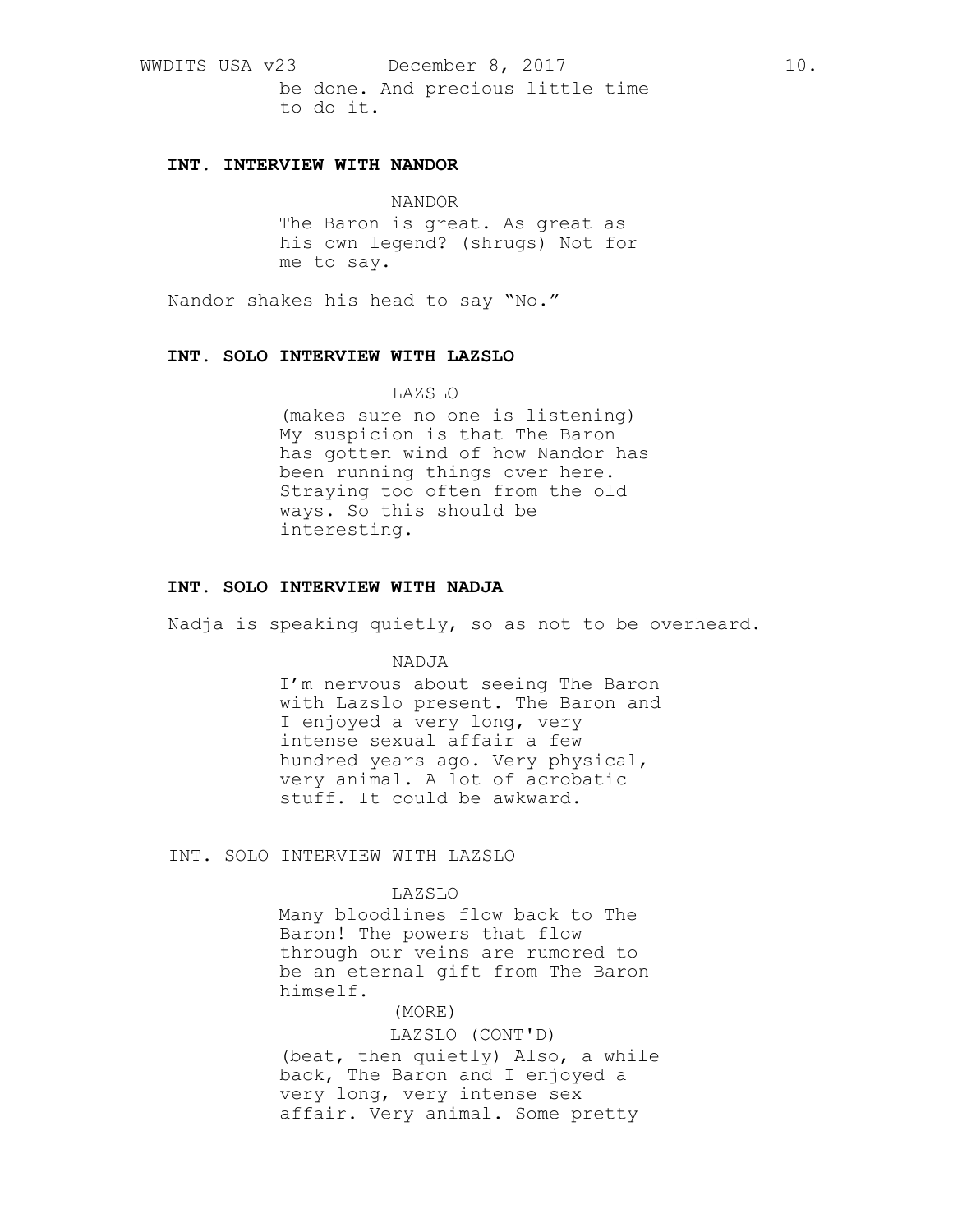# **INT. MANSION. DINING ROOM - NIGHT**

Nadja rejoins Nandor, Lazslo, and Guillermo, who are gathered around the table. Nandor is looking at the planning notes he's written on an eighty-year old yellow legal pad.

### NANDOR

So... Guillermo will transport The Baron from his point of debarkation to here--

# LAZSLO

On a velvet-lined caisson drawn by four black horses!

### NANDOR

Yeahhhhh... I know that's the tradition, but let's be realistic. So perhaps just two black horses? Guillermo? Do-able?

### GUILLERMO

Not on such short notice, Master.

They all sit and think.

NANDOR A dark camel?

GUILLERMO Maybe a taxi?

NADJA

A black taxi.

Lazslo nods his head.

NANDOR

Okay, great. Now, as for The Baron's bloodfeast...

NADJA

We should get a couple of virgins.

LAZLSO

Lovely!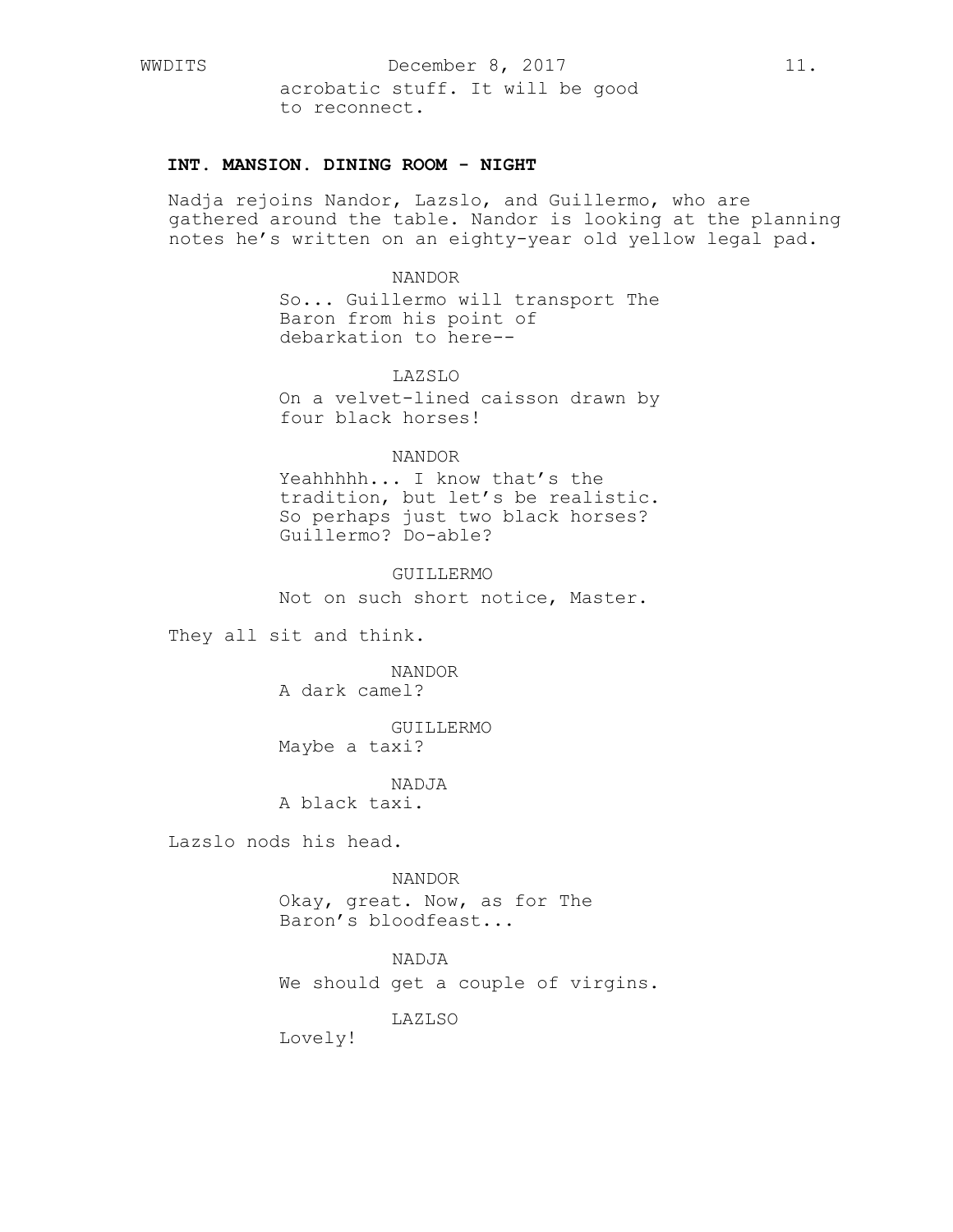NANDOR Guillermo, two virgins by tomorrow night?

GUILLERMO Of course, master.

LAZSLO We shall feast on virgin blood!

The vampires laugh. Guillermo does his best to join in.

NANDOR Vampire-only laughing.

Guillermo hangs his head.

LAZSLO Are we inviting Colin as well?

NADJA That would ruin the evening.

A very ordinary looking man, mopey even, stands at the

COLIN ROBINSON What's ruining the evening?

NANDOR (to Guillermo) I knew you didn't close the door.

COLIN ROBINSON Are we having another house meeting?

# **INT. INTERVIEW WITH COLIN ROBINSON**

COLIN ROBINSON Hello, my name is Colin Robinson and I'm what's called a psychic vampire or "energy vampire".

### **INT. OFFICE - DAY**

Colin has someone trapped in a corner of an office.

COLIN ROBINSON (V.O.) Energy vampires drain people's energy merely by talking to them. (MORE)

doorway.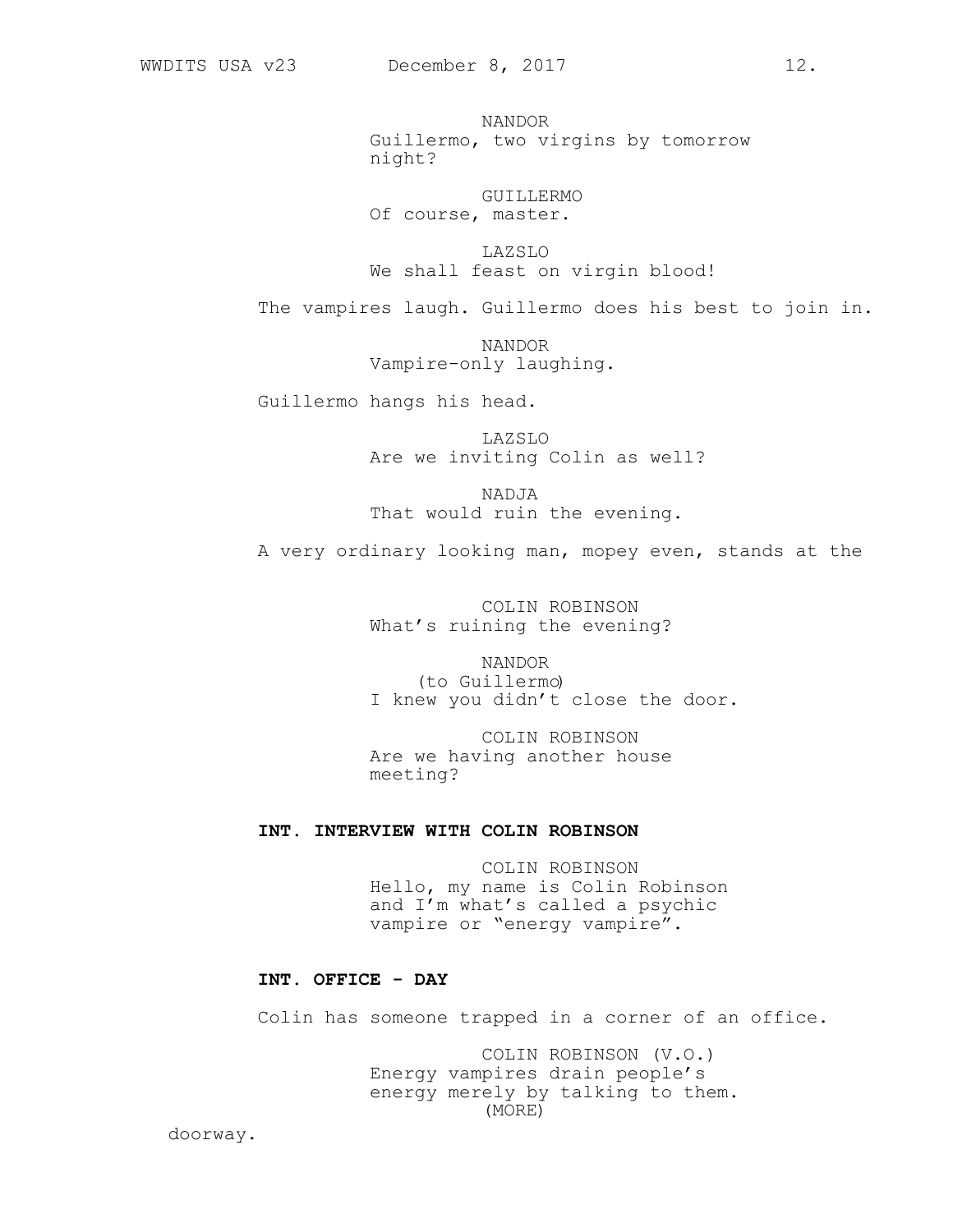WWDITS December 8, 2017 13.

COLIN ROBINSON (V.O.) (CONT'D)

In fact you probably know an energy vampire. We're the most common kind of vampire.

Colin's office mate loses color before our eyes. Colin looks energized. His eyes glow for a brief moment.

> COLIN ROBINSON I just drained Joan's energy just by having a long chat.

### **INT. INTERVIEW WITH COLIN ROBINSON**

COLIN ROBINSON It's actually cooler to be an energy vampire. We are "daywalkers", we're not harmed by the sun. We don't need to drink blood and we're the only vampires that can suck energy from other vampires!

### **INT. DINING ROOM - NIGHT**

COLIN ROBINSON So, we're not having a house meeting?

The other vampires, their energy drained, just shake their heads.

COLIN ROBINSON (CONT'D)

Oh.

Colin lingers creepily, and leaves the room way too slowly.

NADJA

Phew.

LAZSLO (exhausted) His power grows stronger every day.

# **EXT. LANE - NIGHT**

Lazslo and Nadja in matching outfits are out for a walk.

# **INT. INTERVIEW WITH NADJA AND LAZSLO**

NADJA We left Europe about two hundred years ago because there was a lot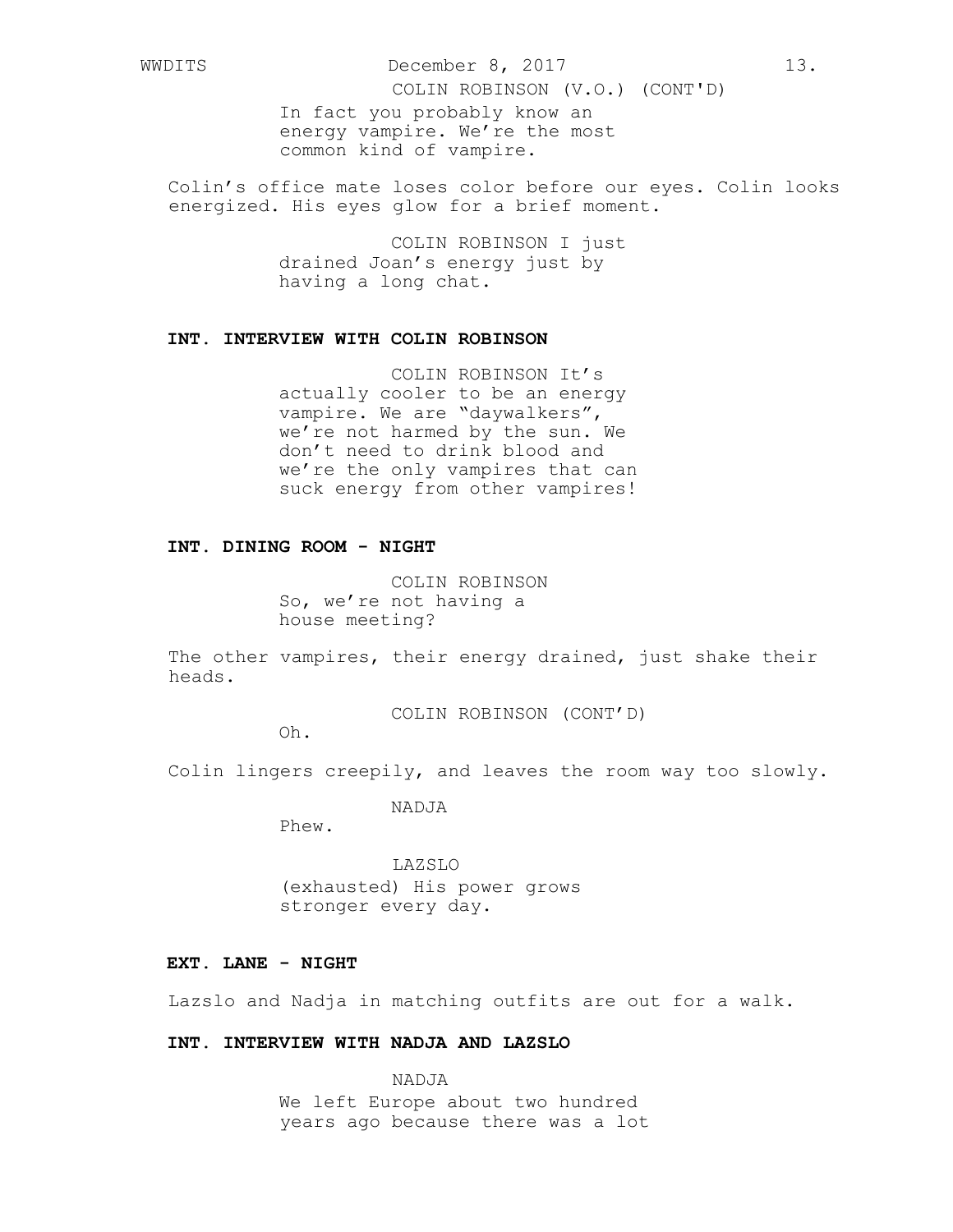WWDITS USA v23 December 8, 2017 14. of prejudice against vampires in Europe at that time.

Era-appropriate illustration of people with flaming torches. And a brief flash of a decapitated vampire head on a pike.

> LAZSLO They didn't like the color of our skin.

# NADJA

Or how we killed and ate people.

# **EXT. PARK - NIGHT**

NADJA (V.O.) We must be careful when walking amongst the living so we do our best to blend in.

Nadja and Lazslo do not blend in. They look like the most intense goth couple you've ever seen. They eye human prey.

> NADJA They look nice.

LAZSLO No, he looks fatty and drunk.

# NADJA

Keep your voice down. We must seem as mortals lest we be driven from this land as well.

A couple of COLLEGE BROS walk over the bridge.

COLLEGE BRO 1

Go back to your own country!

# LAZSLO

We've been here since 1862, fatty!

The College Bros look confused. Lazslo waves his hands hypnotically.

LAZSLO (CONT'D)

I mean... our family has... fatty.

The College Bros lose all memory of the interaction they've just had and walk onward. Watching them go...

# NADJA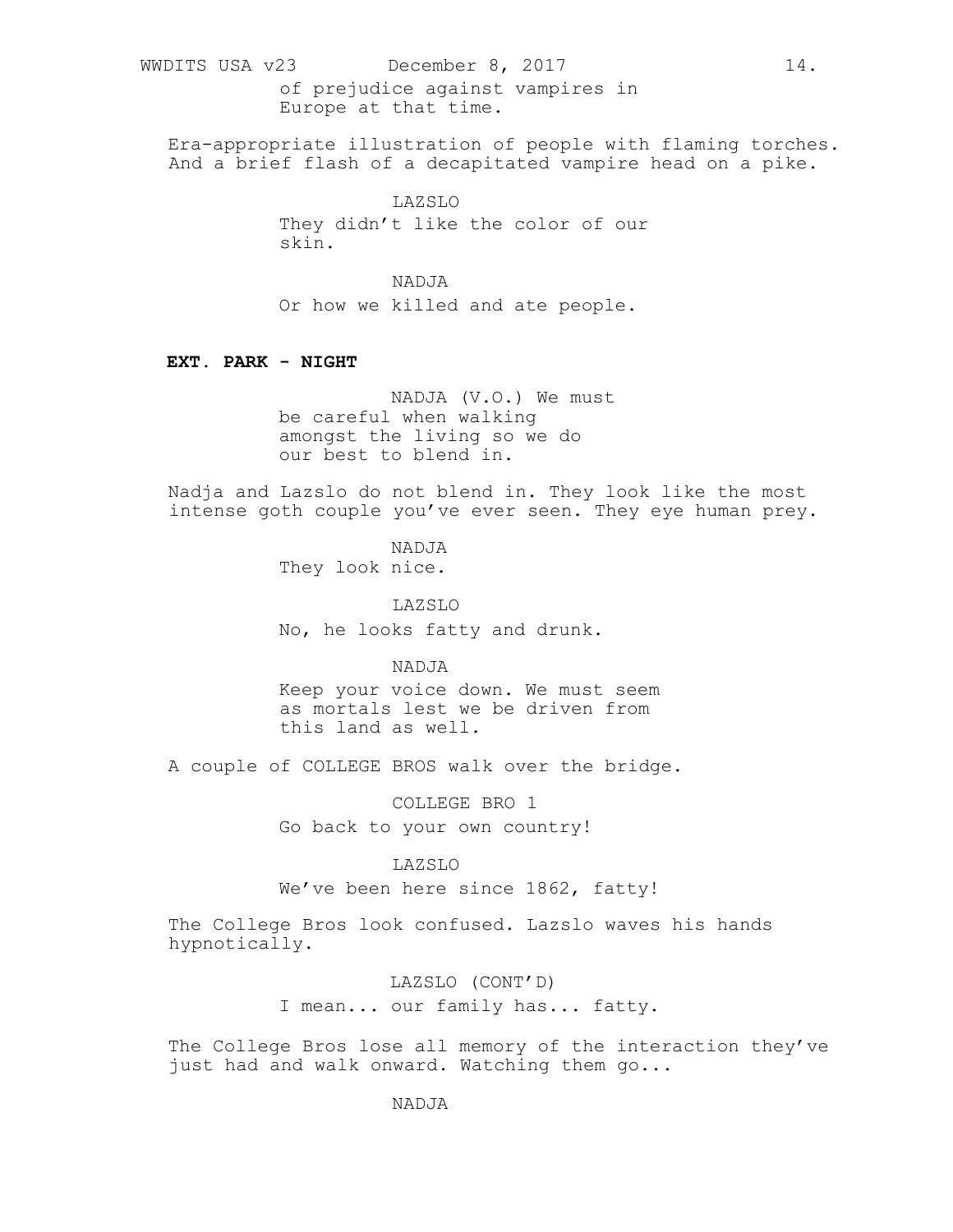It's getting early. Let's just make an apertif of these two and save our appetites for the virgins tomorrow.

### LAZSLO

Fine. But you get the fatty.

### **EXT. PARK - NIGHT**

The College Bros walk in the park. Lazslo and Nadja are now magically in front of them. The Bros pause... turn the other magrouring in rrong of onom. The gread flucture cannot be concrete way, the camera follows them. Out of nowhere Nadja and Lazslo now magically block them from the other direction.

### COLLEGE BRO

Ahhhhh!

Nadja and Lazslo fly at them and pull the into the air. Geysers of blood, horrific screams, and the crunch of chomped cartilage. Then silence. A blood-soaked red baseball cap lies in the gutter, while Nadja and Lazslo wipe blood from their faces.

### LAZSLO

Not bad! And now, shall we explore each other's bodies in a frenzy of carnal passion, yes?

NADJA

All right, but not here, by the public toilet. And you got some on your face.

#### LAZSLO

Oh.

From the front we see half of Lazslo's face is completely covered in blood.

> LAZSLO (CONT'D) Is it gone?

He ineffectually wipes his face but it's still very bloody.

NADJA

Still some there.

#### LAZSLO

I'll fly home and wash... and prepare for lovemaking.

Nadja has seen something in the distance.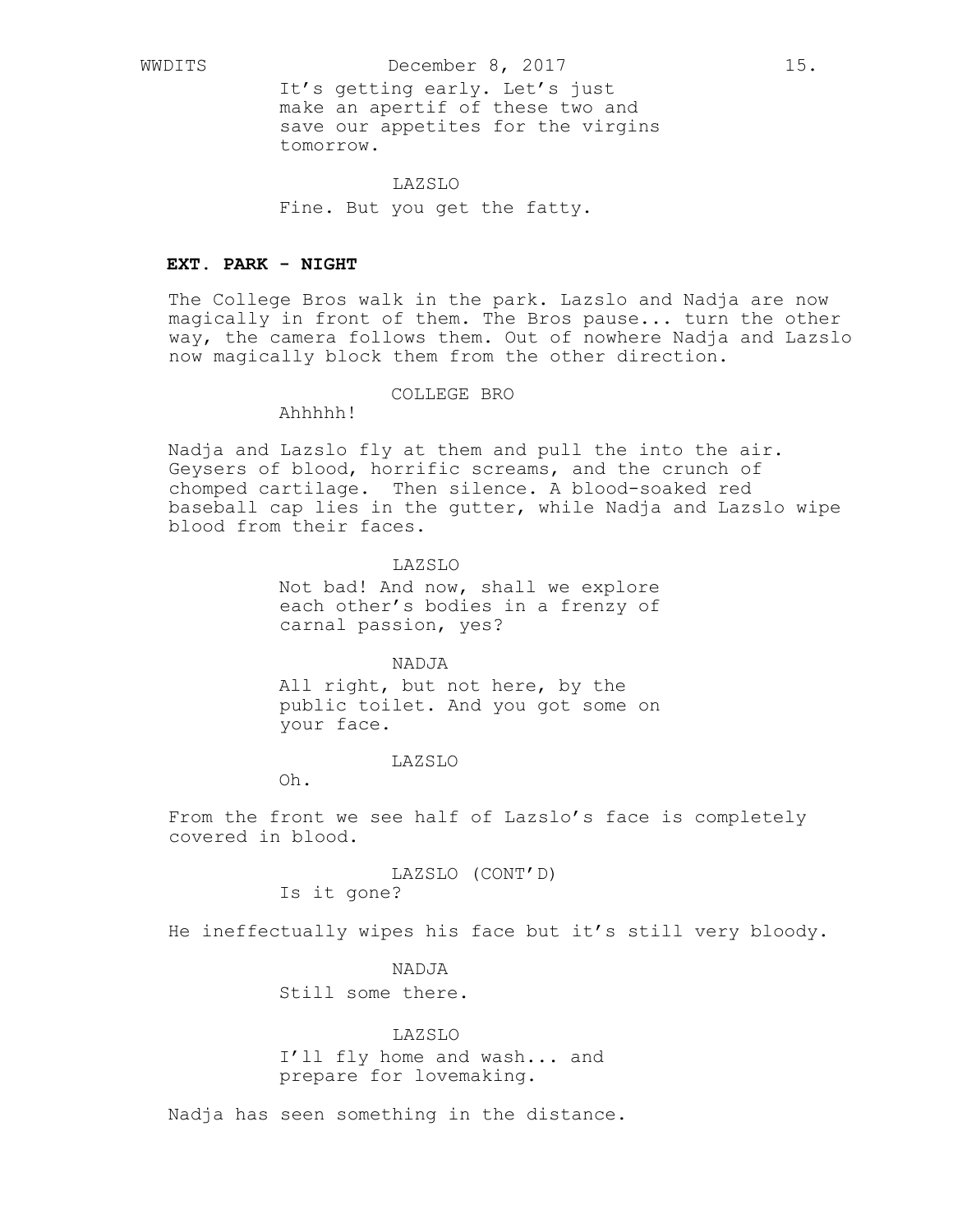NADJA

(distracted)

Yeah, okay. I'm going to walk.

LAZSLO

Well, you know how I feel about walking. If I can turn into a bat, I won't do it! BAT!

Lazslo clicks his thumbs and turns into a bat, flies, crashes into a pole, corrects himself and successfully flies away. Nadja peers from behind a tree at a A MAN sitting on a bench reading from his phone.

> NADJA (to herself) Can it be?

THE MAN gets up and walks away. Nadja glides silently behind him.

INT. NANDOR'S BEDROOM - NIGHT

Guillermo is helping Nandor out of his ornate waking-hours vestments, and hanging them carefully on a museum-quality tailor's dummy.

NANDOR

Careful with my vestments, Guillermo! A light touch is crucial...

GUILLERMO

I know, sir.

NANDOR

The gold in that brocade came from the personal--

GUILLERMO NANDOR (CONT'D)

...the personal treasury of ...the personal treasury of Vlad The Impaler, I know. Vlad The Impaler himself!

> NANDOR (CONT'D) The Baron will probably still be on Old World time, so his slumber cycle might be all messed-up.

> > GUILLERMO

Yes, sir.

NANDOR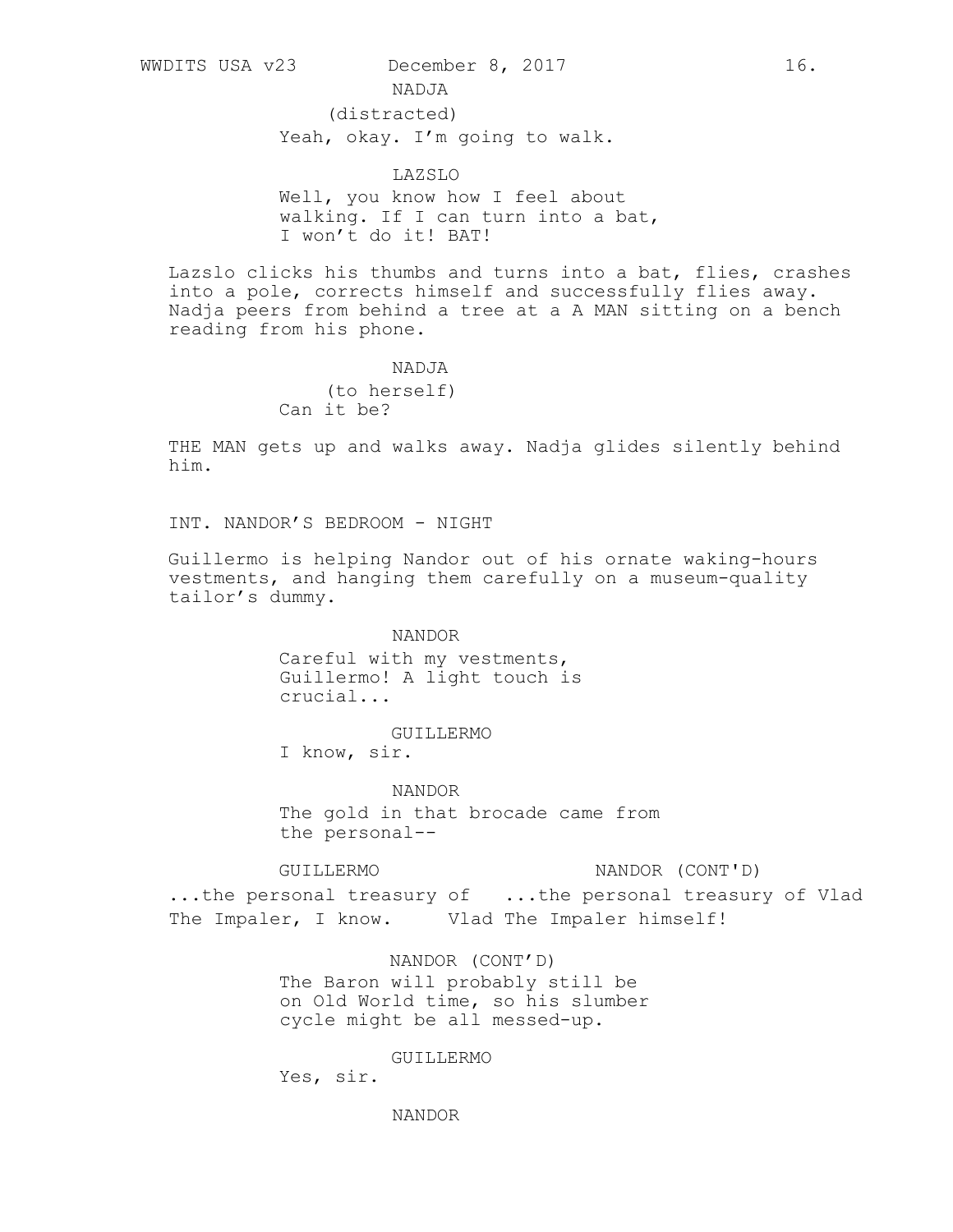WWDITS December 8, 2017 17.

We don't want him waking up in day time and being barbecue meats.

### **INT. INTERVIEW WITH GUILLERMO**

GUILLERMO (V.O.) In some ways I'm disappointed that The Baron is arriving on my anniversary of being a familiar but how often do you get to see an ancient vampire?

Along with Guillermo's interview we see him perform tasks. Sometimes with Nandor. Opening curtains, sweeping, washing out blood-stains, hanging Nandor's vestments carefully on a tailor's dummy, adjusting the antennas on the tiny 1970s television that Nandor does indeed secretly watch, boarding up windows.

### NANDOR

And also, block all of the upstairs windows. Huge sunlight risk.

Back to the interview.

# GUILLERMO

When I saw Antonio Banderas as 'Armand' in Interview with a Vampire. 1994. I was blown away. He was the first Hispanic vampire I was exposed to and it was then I decided I wanted to be a vampire.

We see Guillermo in a photo from 20 years ago in an illfitting vampire costume. He makes an unconvincing Antonio Banderas but we know what he is going for.

### **EXT. MANSION. NIGHT**

Guillermo opens the door for Nandor.

NANDOR

It seems an eternity since I ventured out of doors. How long has it been, Guillermo?

### GUILLERMO

Not since I've known you.

Nandor floats out the front door. Guillermo closes it.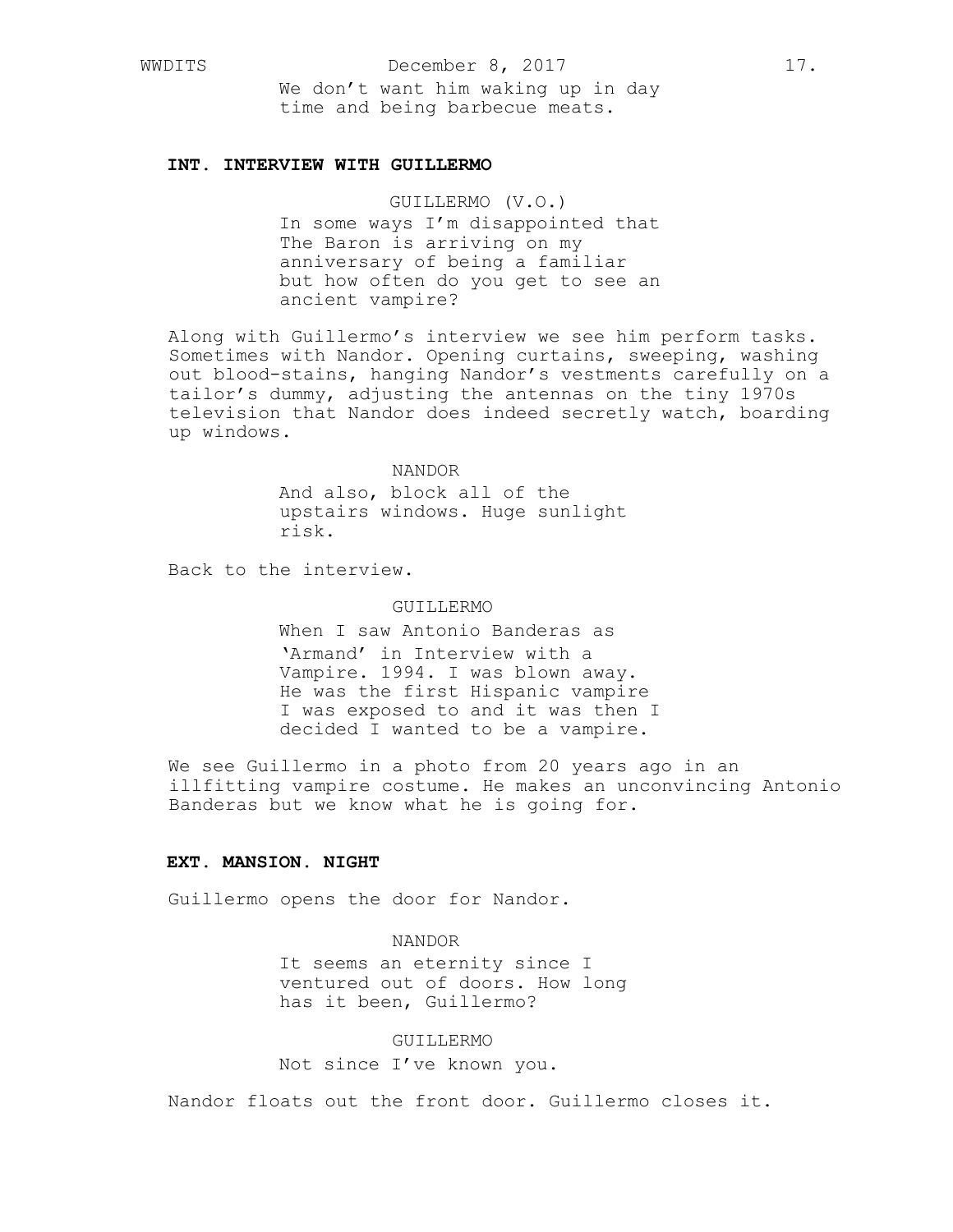My cape is caught in the door! Guillermo, can you free my cape? Maybe I should just wear my short cape.

Guillermo fusses with the door.

NANDOR (CONT'D) Is the brocade okay? How's the brocade looking?

NANDOR

GUILLERMO

Intricate and undamaged, Master.

NANDOR Good. Now, take me to the nearest

purveyor of decorative supplies for revelry and debauchery!

# **INT. STATIONERY STORE - NIGHT**

Nandor is examining a roll of black crepe paper from the shelf -- fascinated -- having never seen such a thing before.

> NANDOR So deliciously macabre. What is it called again?

> > GUILLERMO

Crepe paper.

NANDOR Exquisite. Also, get me some of that colorful dust that sparkles.

GUILLERMO

Glitter?

# NANDOR

Yes. Get me some... "glitter". Every color.

GUILLERMO What for, master?

# NANDOR

I want to do something special for The Baron's arrival so I'm going to sprinkle some on my face and my body. Very... (sotto) Twilight.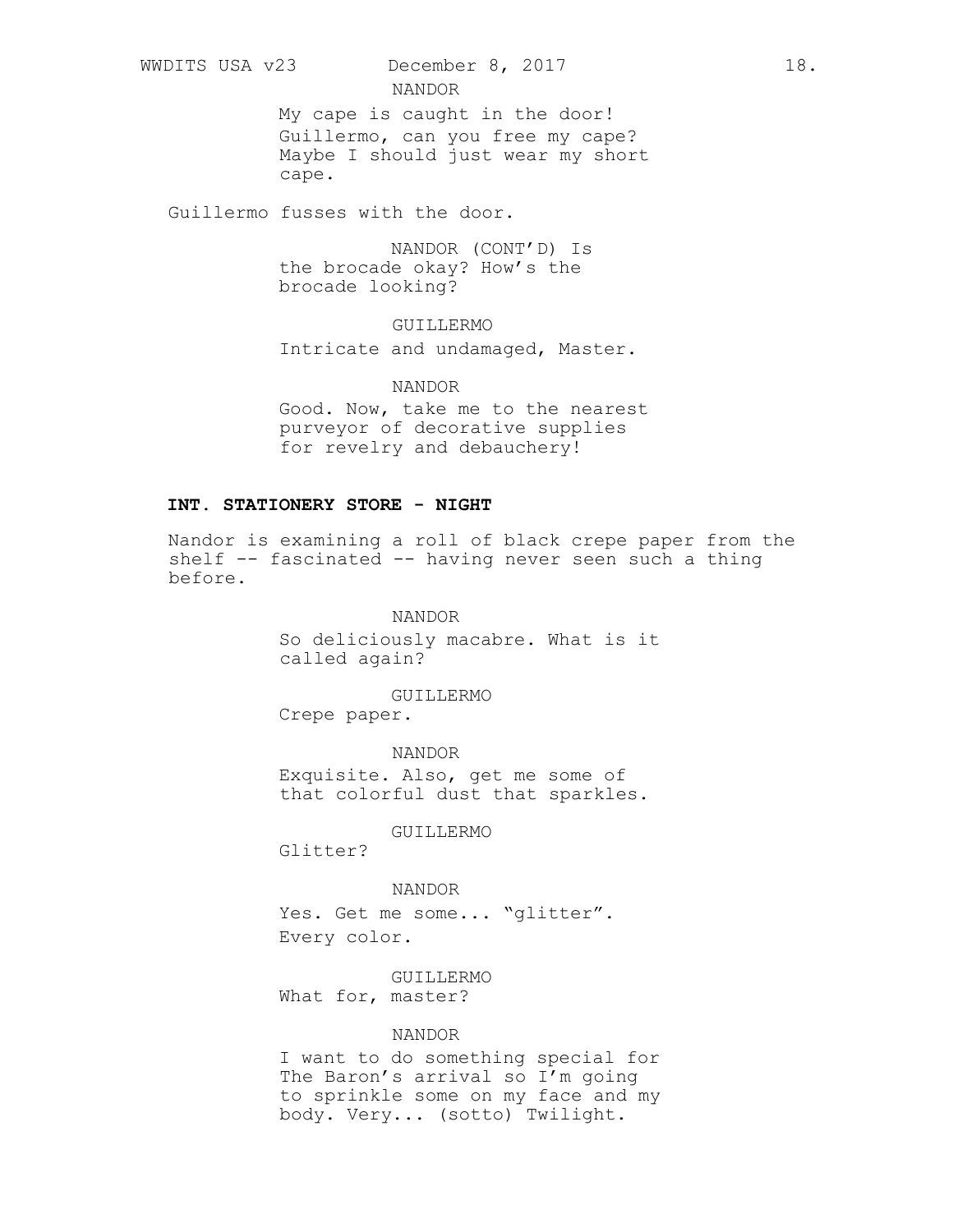WWDITS December 8, 2017 19.

### GUILLERMO

Ugh. Wow. But okay. What's the crepe paper for?

# NANDOR

For The Baron's bloodfeast. (explaining) In the Old Country, we'd weave a canopy out of the flayed human skin. But I think that's because we didn't have crepe paper.

# GUILLERMO

You want I should ask up front if they have anything that looks more like the flayed skin?

### NANDOR

No, Guillermo. Thank you.

### **INT. INTERVIEW WITH NANDOR**

NANDOR

Guillermo is my familiar but sometimes he's a lil too "familiar", know what I mean? He's always hanging around me. He works hard but, he's not great at it. I don't like to say this kind of thing in front of him, of course.

WIDEN TO REVEAL: Guillermo is actually sitting right next to Nandor.

> NANDOR (CONT'D) Sorry Guillermo. I didn't like saying that in front of you.

GUILLERMO That's okay, sir.

# NANDOR

Can you see how he's just always around me? Look at him.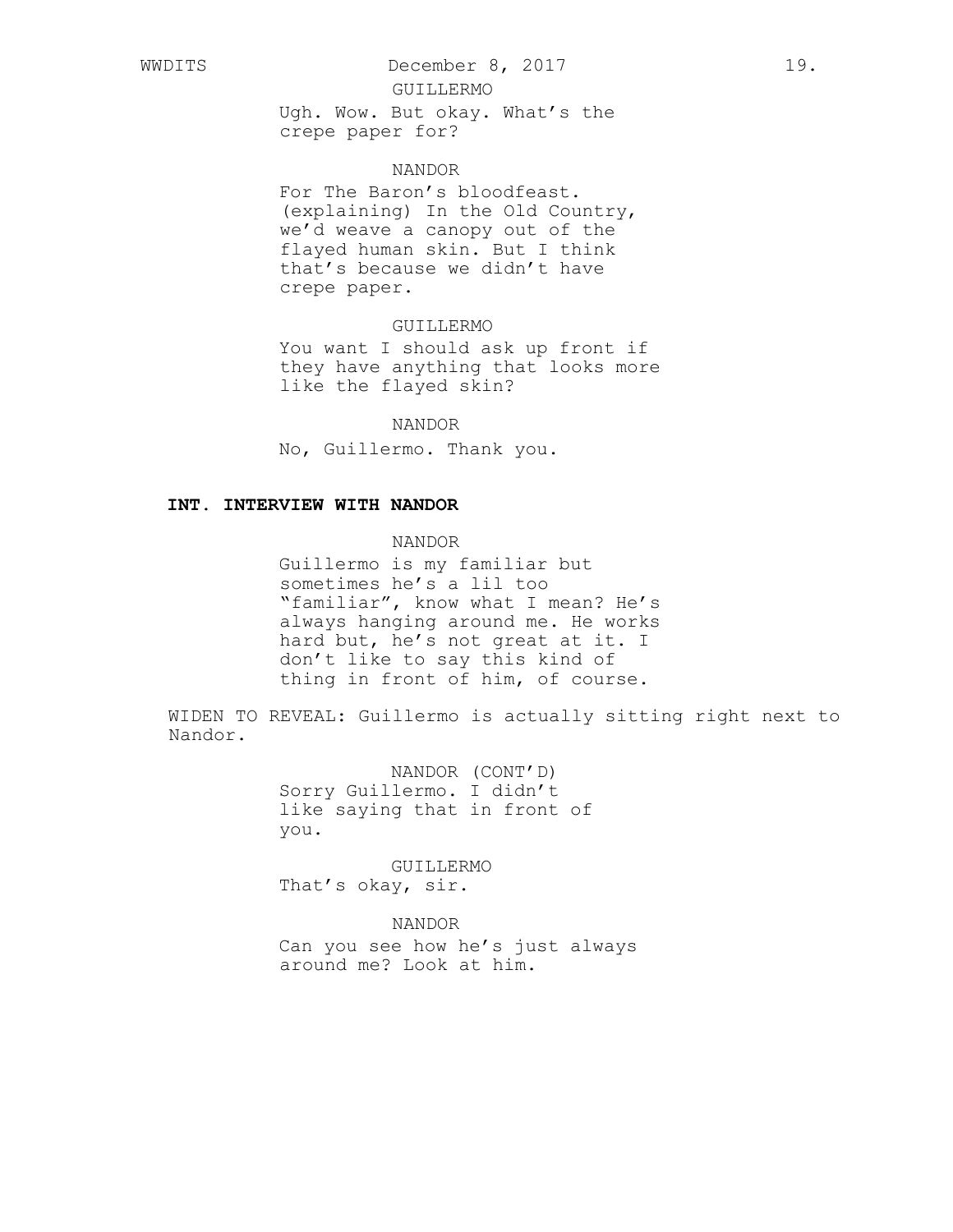# **INT. STATIONERY STORE - NIGHT**

Guillermo peruses the store. He sees something. He approaches

GUILLERMO Master. Check it out. So macabre!

Guillermo holds up one of those cardboard skeleton decorations one uses for kids' birthday parties. Nandor sighs wearily then waves his hand -- and the cardboard skeleton cutout bursts into flames in Guillermo's hands. Guillermo drops it and stamps it out. Guillermo walks away crestfallen.

AT THE CASH REGISTER

STORE OWNER And that'll be 79.85. Cash or credit?

GUILLERMO Credit card.

NANDOR You can't pay with that, throw him a metal coin.

Nandor throws a coin at the store owner.

STORE OWNER That's 25 cents sir.

NANDOR

Enjoy it!

STORE OWNER It's not enough.

NANDOR Stab this man.

GUILLERMO Just credit card.

NANDOR You kind of disobeyed me just now. And I'm noting it. It's because I didn't like the skeleton, isn't it.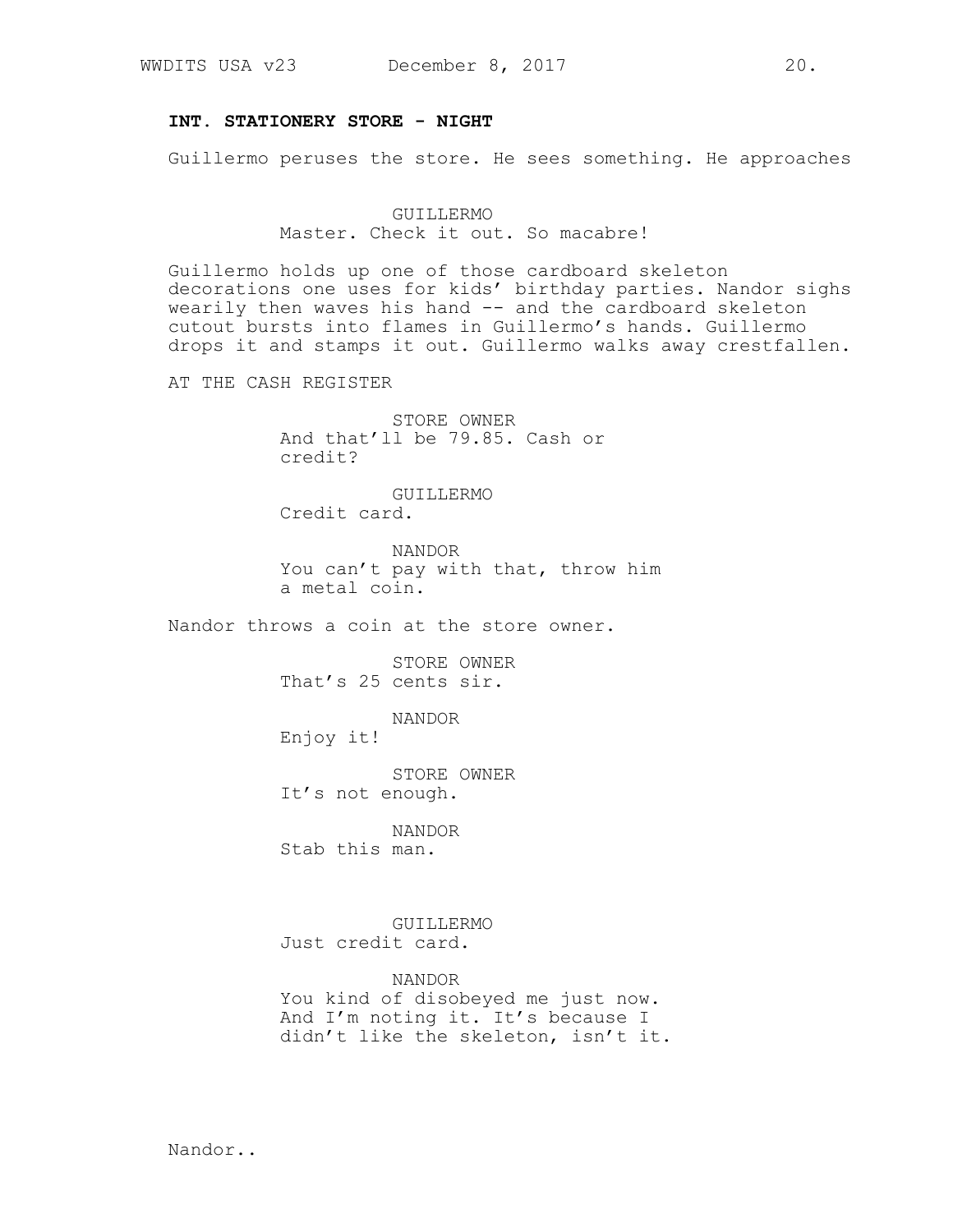A pause.

EXT./INT. APARTMENT BUILDING - NIGHT

We see from a long lens Nadja floating outside of the window of the Man from the park. The Man flops onto his bed. Kicks off one shoe. Half pulls down his pants. It's a sad sight.

# **NADJA**

# It's him.

The Man clumsily turns off his light. It's dark now. Nadja tries to peer in. She sees nothing. Suddenly, his face is lit up by his phone screen. By his expression he seems to be masturbating. Nadja holds up a 1940s flash bulb camera and takes a photo with the bright flash. Suddenly the lamp turns on... the Man runs to the window holding his pants up. No one is there. The Man looks through his now open window. A trash can falls over. He puts his head out. The window comes down and nearly takes off his head.

#### **EXT. STREET - NIGHT**

Overburdened with decorations, Guillermo tries to bring up his anniversary.

> GUILLERMO Can you tell me about when you became a vampire, Master? How long did you wait?

> > NANDOR

Not that long. Hey, any progress on those virgins yet?

GUILLERMO

I know an awesome place to find virgins.

### **INT. COLLEGE CAMPUS FUNCTION ROOM - NIGHT**

A modest Live Action Role-Play group are dressed in their idea of fantasy clothes - e.g. Someone might wear a feathered hat, a cape and Fila shoes. The uncoolest thing you have ever seen. The LARP group playing out a scene. Larper Girl throws some dice.

> LARP GIRL Nine - Confrontation!

JENNA This ale is poisoned, peasant!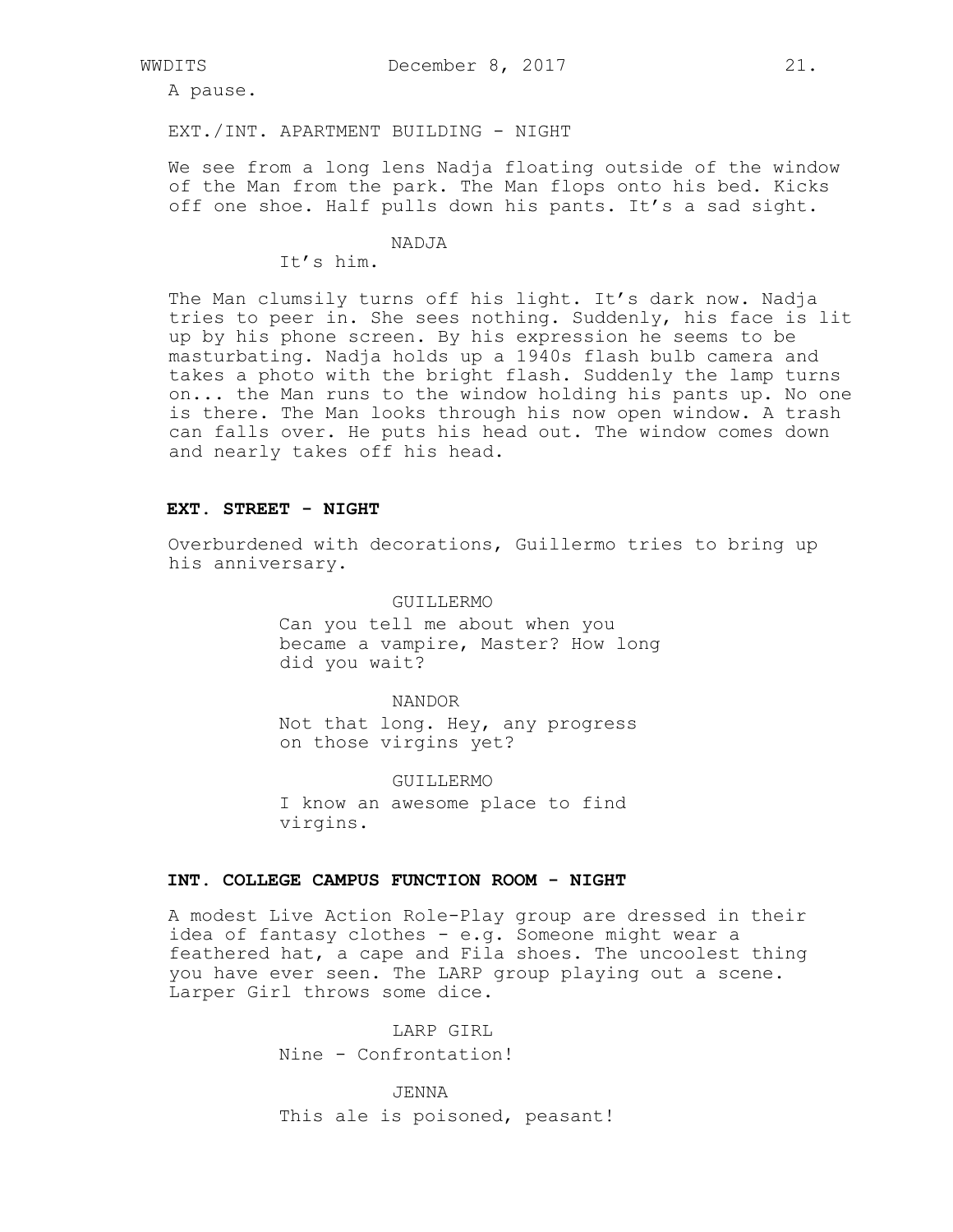WWDITS USA v23 December 8, 2017 22.

JONATHAN How dare you make that false accusation sir! I have poisoned not your ale, wench!

The other Larpers mock outrage at the language.

JENNA Didst thou callest me wench, troll?

Guillermo speaks quietly to cam.

GUILLERMO (T.C.) These Live Action Role-Playing groups have a very high ratio of adult virgins. It's harder to find someone who isn't a virgin here.

ANGLE ON: Jonathan and Larper 2 are gingerly fighting with wooden swords. The other LARPERS ARE AMUSED. They laugh and cheer.

> GUILLERMO (T.C) (CONT'D) Look at them dressed as elves or some shit.

### **INT. INTERVIEW WITH NADJA**

NADJA

In the old country, centuries ago, I was in a very passionate love with a human man called Gregor. He was a knight, he wore armor, he was very cool. He was decapitated in a battle and it was sad. But I never really got over Gregor. Even when I met Lazslo.

Lazslo floats past the doorway, struggling with a boot. An older woman (Lazslo and Nadja's silent familiar JUNE) follows him patiently, trying to help.

> LAZSLO You will go on my foot, boot!

Nadja waits to make sure Lazslo is gone.

NADJA The man I saw tonight -- I think it was him.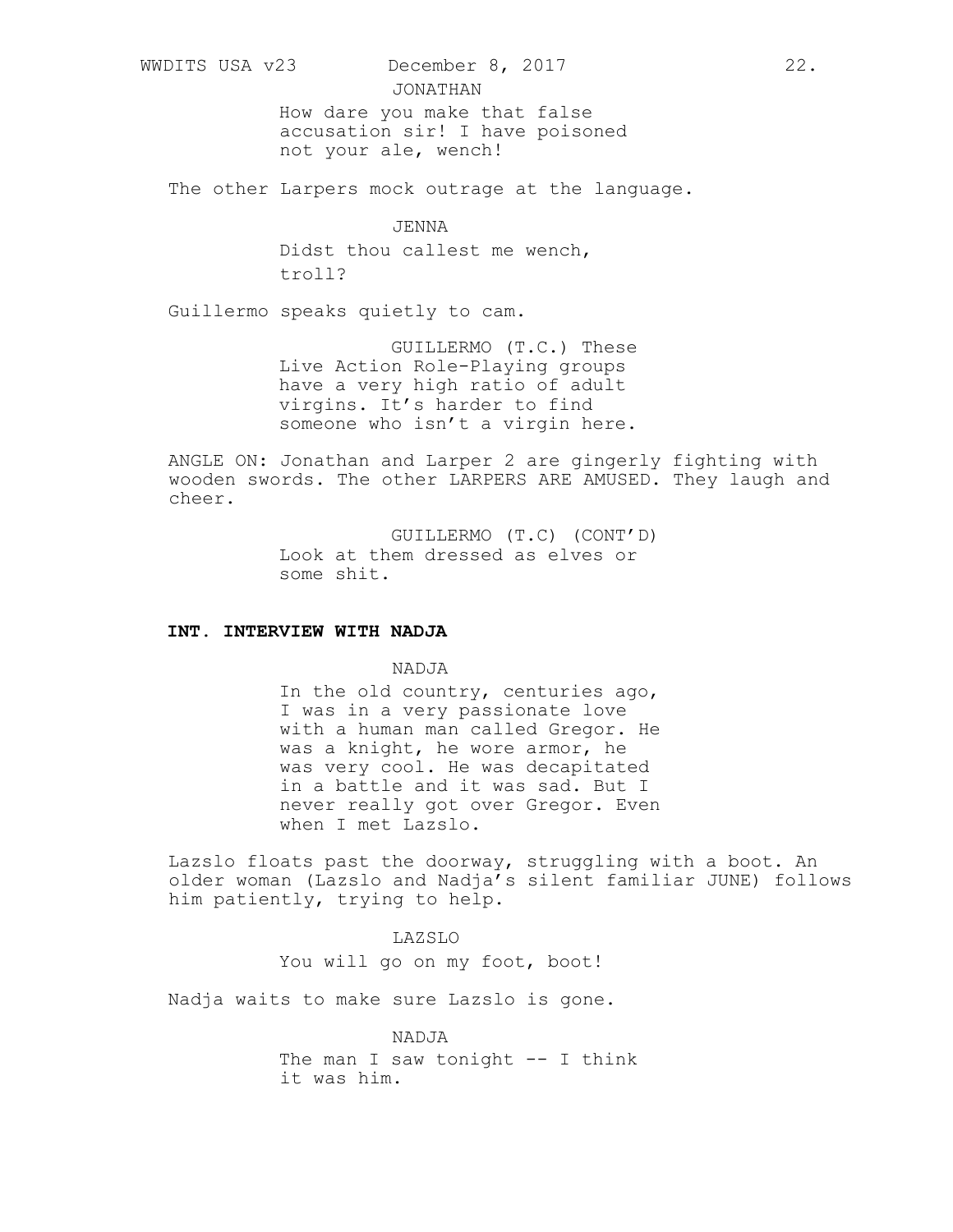### WWDITS December 8, 2017 23.

We see a beautiful baroque painting of a man in armor recoiling from a sword with an anguished face. It certainly seems to be the same man although a lot cooler.

# NADJA (CONT'D) I think he is the reincarnation of my ex-boyfriend, Gregor.

We are now closer on the face of the painting. This is crossfaded with the photo Nadja took of the man caught masturbating. It's the same face with the exact same expression. Back to Nadja looking concerned.

> LAZSLO Why doesn't foot rhyme with boot? Foot. Boot. Fooooot. Booooot. Ah! I did it! I'm going to write you a poem darling!

# **INT. COLLEGE CAMPUS FUNCTION ROOM - NIGHT**

In the distance Guillermo is showing Jonathan and Jenna photos on his phone.

#### GUILLERMO

Check this shit out.

#### JENNA

Woah.

### GUILLERMO

We got swords, we got crossbows, we got all kinds of medieval shit. Come tomorrow night, 9pm. Don't be early.

Guillermo gives the thumbs up to the camera. Mouths "virgins".

#### **INT. MANSION - WESTERN WING - NIGHT**

Nandor is leading Nadja and Lazslo through a dark, dusty hallway.

NADJA

I've never been in this part of the house.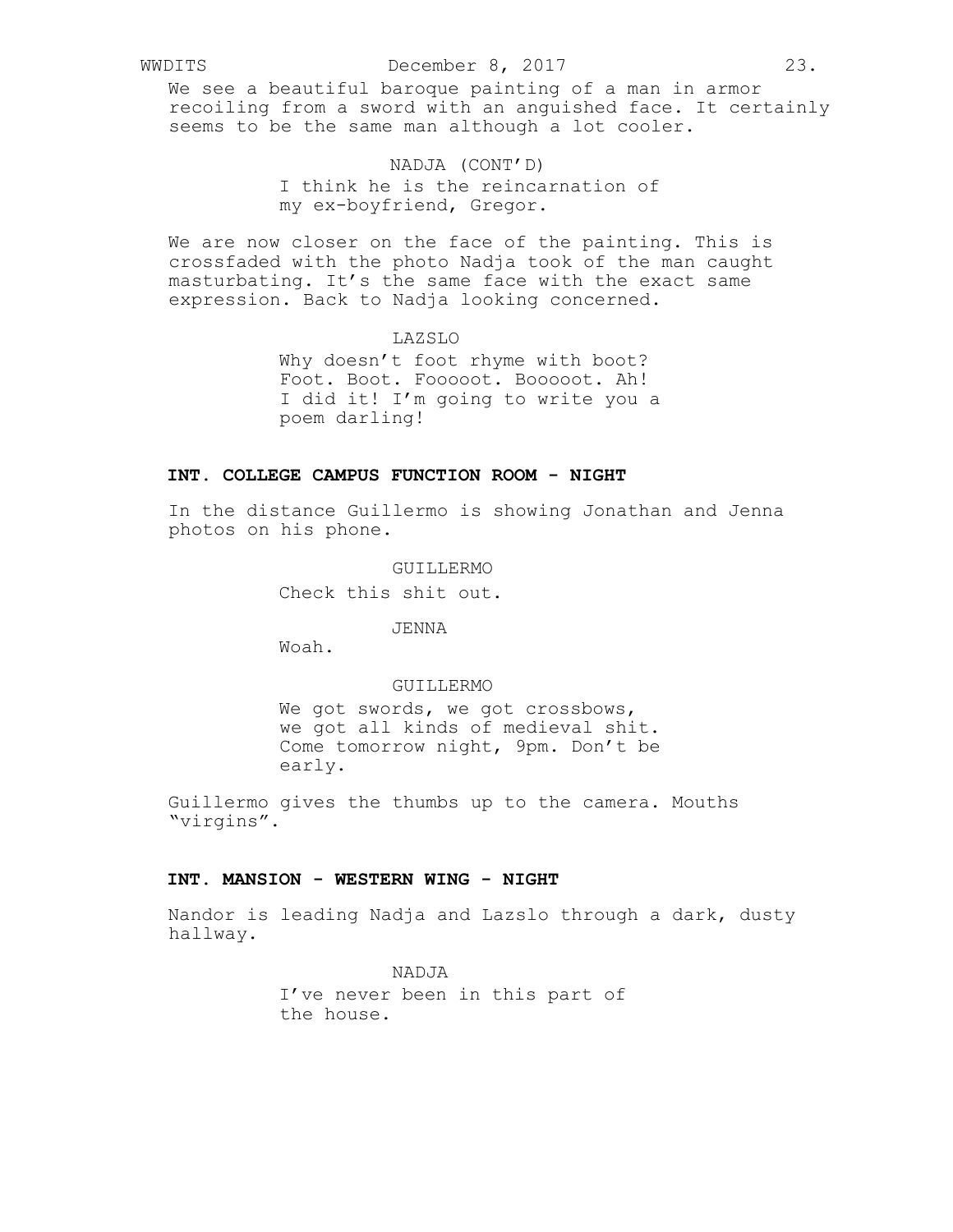NANDOR No one has for 80 years. I've preserved these chambers unsullied that we might have an appropriate location for a ceremonial bloodfeast, should The Baron ever visit.

Some bats fly out a doorway.

LAZLSO (to camera) Those are just some vampire buddies of mine.

NADJA They are just normal bats.

LAZLSO That's Jeremy and Carol!

NADJA No vampire would be called Jeremy.

NANDOR Another plus? If we have The Baron's ceremony here, you-know-who won't even need to know. I mean Colin.

Nandor opens an old door.

# **INT. BEDROOM - NIGHT**

It is a normal, brightly lit bedroom. Colin's in there.

COLIN ROBINSON Ever heard of knocking?

NANDOR Colin? What are you doing in here?

COLIN ROBINSON This is my bedroom.

LAZSLO

Oh.

COLIN ROBINSON How can I help you?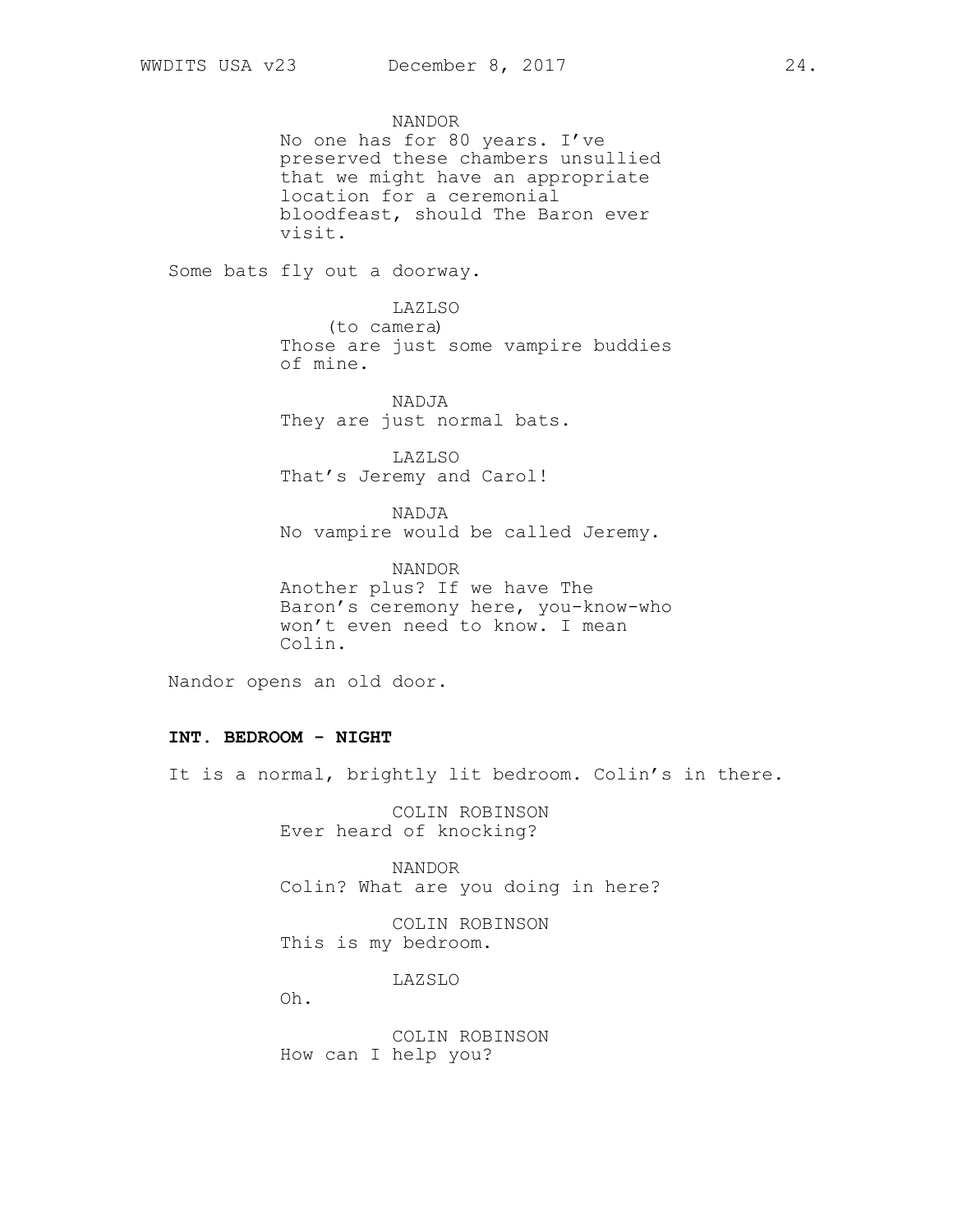NADJA We are just saying hi. (pause) Hi.

COLIN ROBINSON I've never had someone visit me before.

NADJA Okay, good to see you! Bye!

COLIN ROBINSON Hey, what's happening tomorrow night?

# NANDOR

Nothing.

LAZSLO Not having virgins for dinner!!

Colin looks disappointed. He knows. Nandor, Nadja, and Lazslo head back the way they came.

# NANDOR

(quietly) There's another unsullied chamber down in the basement.

# LAZSLO

The Baron is accustomed to the grandest blood-halls and abattoirs! Our junk room is not fit for him!

NANDOR We can move the Stairmaster out of there.

LAZSLO Good idea. Never understood its supposed use anyway.

NANDOR It's said to improve fortitude and stamina.

LAZSLO Didn't even work as a torture device. Just made our victims very skinny, very slowly.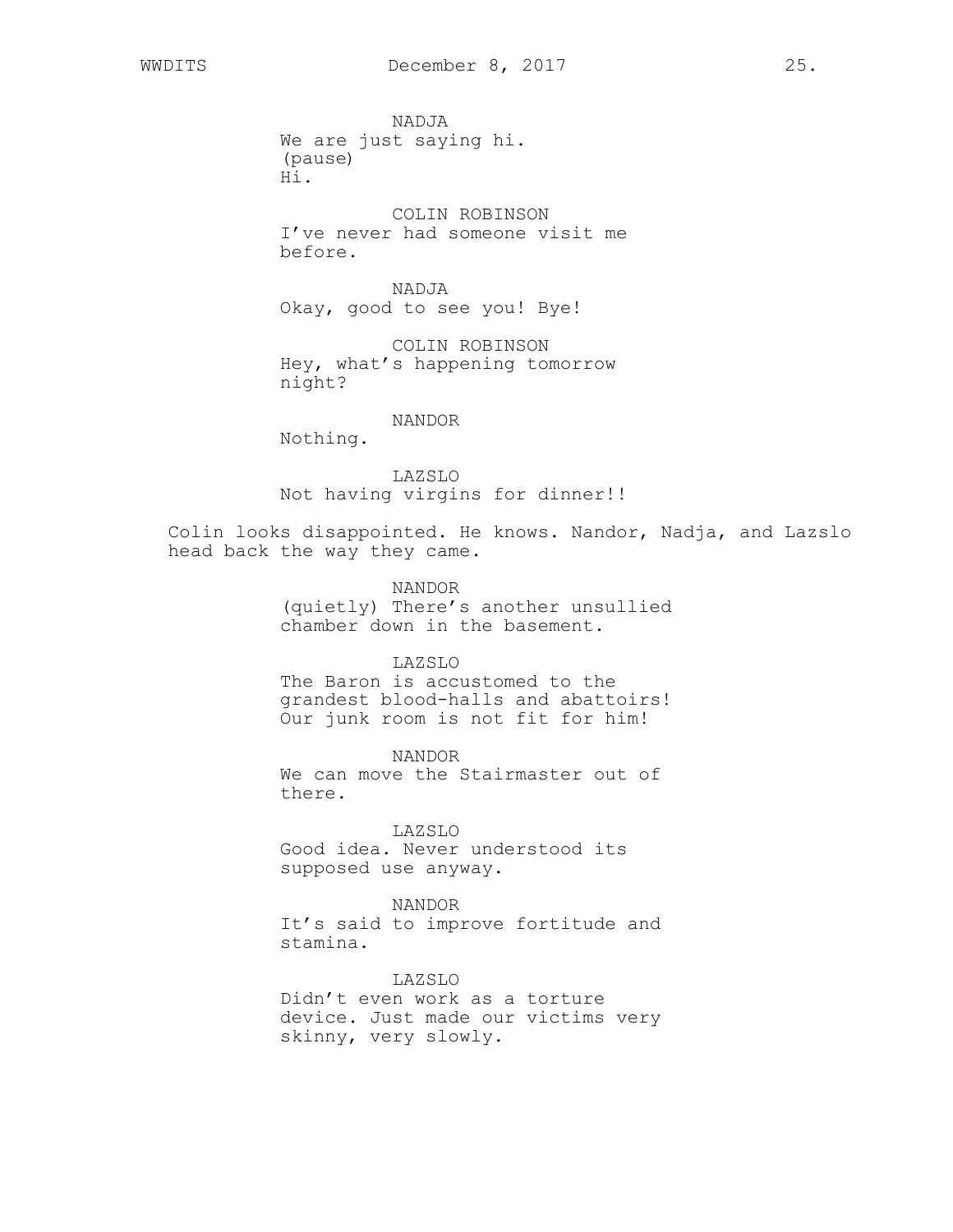### **EXT. DOCKS - DAWN**

Guillermo signs a bill of landing on a clipboard, as a large wooden crate is off-loading from a ship. An ancient, silent, odd-looking man -- THE BARON'S FAMILIAR -- stands nearby.

### **EXT. MANSION - MORNING**

Guillermo supervises as THREE REGULAR GUYS unload the crate from a battered BLACK VAN that has MOISHE'S MOVERS on the side and carry it into the house. The Baron's Familiar keeps one hand reverently on the top of The Baron's coffin.

### **INT. MANSION. BASEMENT**

As The Baron's Familiar looks on, Guillermo uses a crowbar to pry open the wooden crate, revealing a beautiful, ancient coffin with intricate carvings on it.

# **INT. INTERVIEW WITH NADJA**

As Nadja talks about Gregor we see different versions of him through history. Some with her alongside him.

### NADJA

Gregor was reincarnated again as a Persian street thief, he was caught and they beheaded him "to teach him a lesson" and it did stop him to be honest. Then many decades later he returned as a beautiful Slovenian washerman. We did manage to fool around a couple of times but apparently she got her head chopped off in a toilet cleaning accident, don't ask me how. Weird. A lot of beheadings. I just noticed.

### **EXT. APARTMENT BUILDING - DUSK**

Nadja stands in the long shadows of late dusk. Every part of her body is covered, protectively, including a black hat with a dark veil. But still, we can see that she is physically weakened, and has taken a great risk to come out before it's completely dark. The Man leaves his building. As he passes...

> NADJA Man? Human man?

He doesn't turn.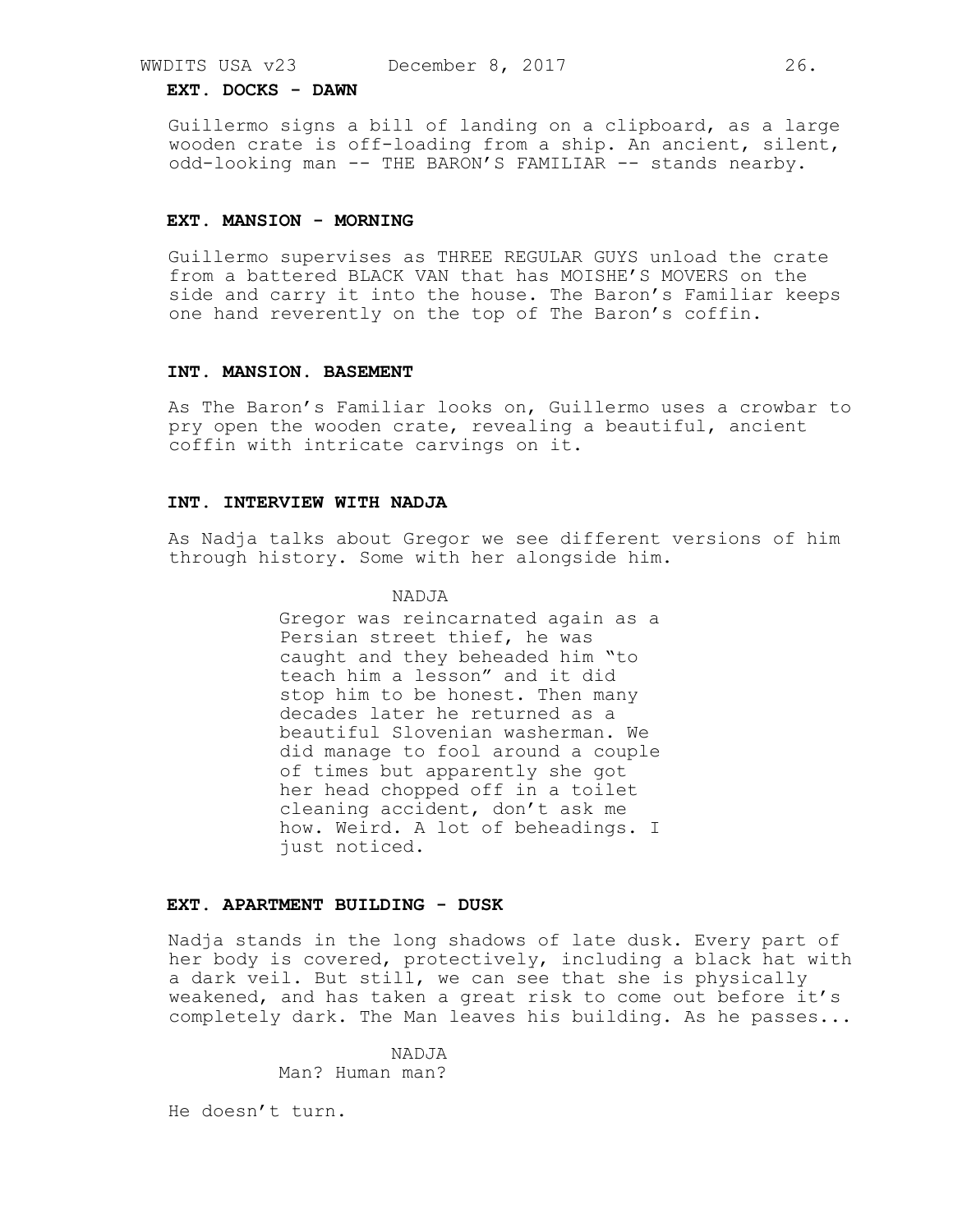NADJA (CONT'D) Gregor!

NADJA (CONT'D) It is you.

MAN What did you say?

NADJA Gregor, the centuries have not changed you.

MAN Oh. My name's Jeff.

NADJA Jeff...

JEFF Oh wait... I remember you.

NADJA From a past life long ago.

JEFF Ah... From the park last night?

NADJA

Gregor.

JEFF

No, Jeff.

NADJA Gregor De'Lavoir.

JEFF No, Jeff Leibenstein. But... you know what's weird?

NADJA What is weird Gr.. Jeff Leibenstein?

JEFF When I was in 12th grade I used to wish my name was Greg.

NADJA

As in Gregor.

He turns.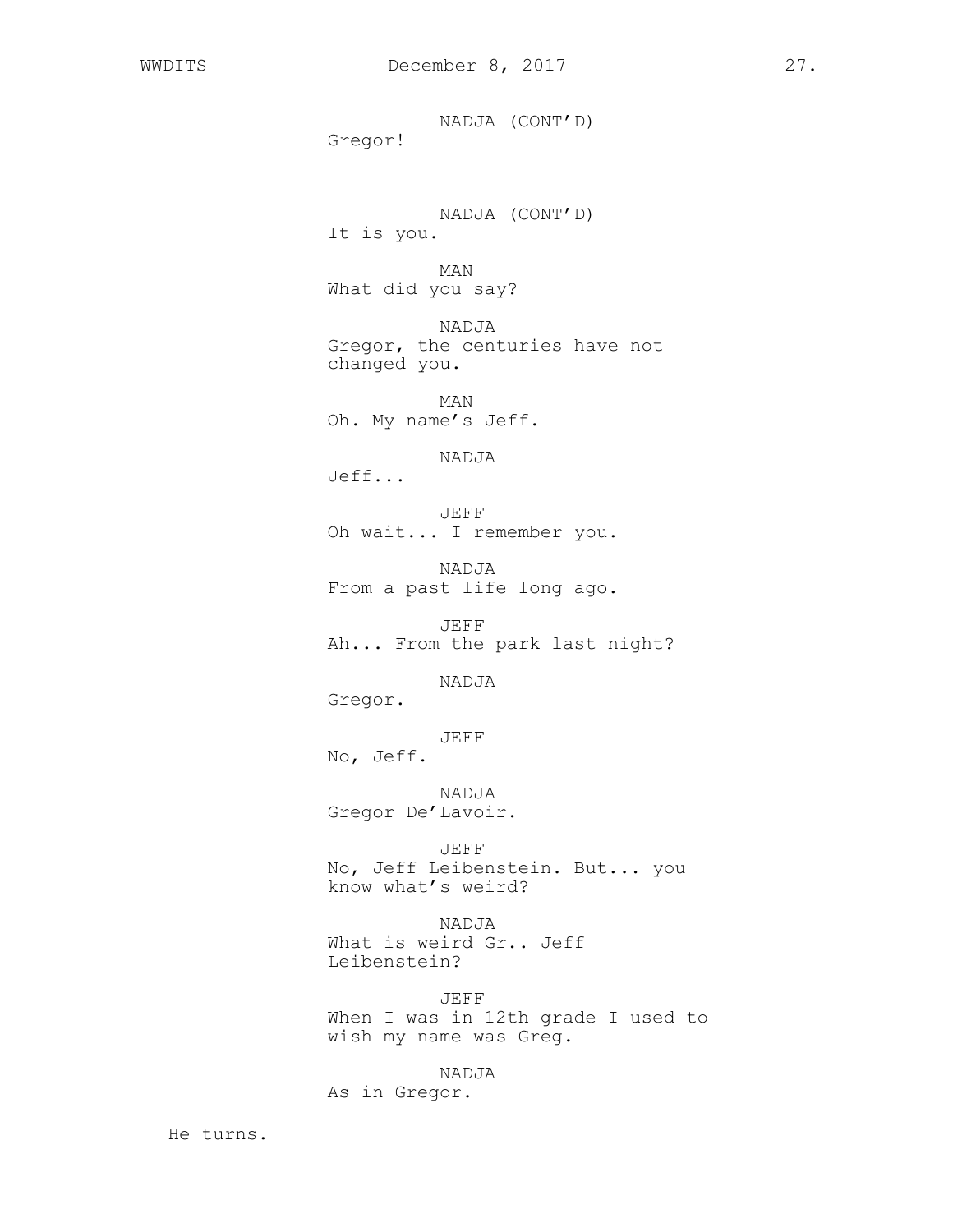WWDITS USA v23 December 8, 2017 28. JEFF

As in Greg.

NADJA

Wow.

# **EXT./INT. FRONT FOYER OF THE MANSION - NIGHT**

Nandor is lighting candles in a big candelabra.

NANDOR Guillermo? Will the virgins be arriving soon?

GUILLERMO Yes, Master. Fingers crossed.

NANDOR Aaaaaarrrghhh! (then) Oh, it's only a finger cross. Don't do that.

The doorbell rings.

GUILLERMO Dinner is served.

Nandor and Lazslo roll their eyes at Guillermo's attempt at a joke. Guillermo opens the door and welcomes in Jenna and Jonathan from the LARP group.

> GUILLERMO (CONT'D) Jenna. Jonathan. So pleased you could make it.

JENNA Well, this house is officially creepy.

JONATHAN Yeah. Very authentic.

Nandor and Lazslo eye Jenna and Jonathan skeptically.

NANDOR Hi!!! Are you the two virgins?

JONATHAN I don't see how that is any of your business.

NANDOR So, yes. What about you?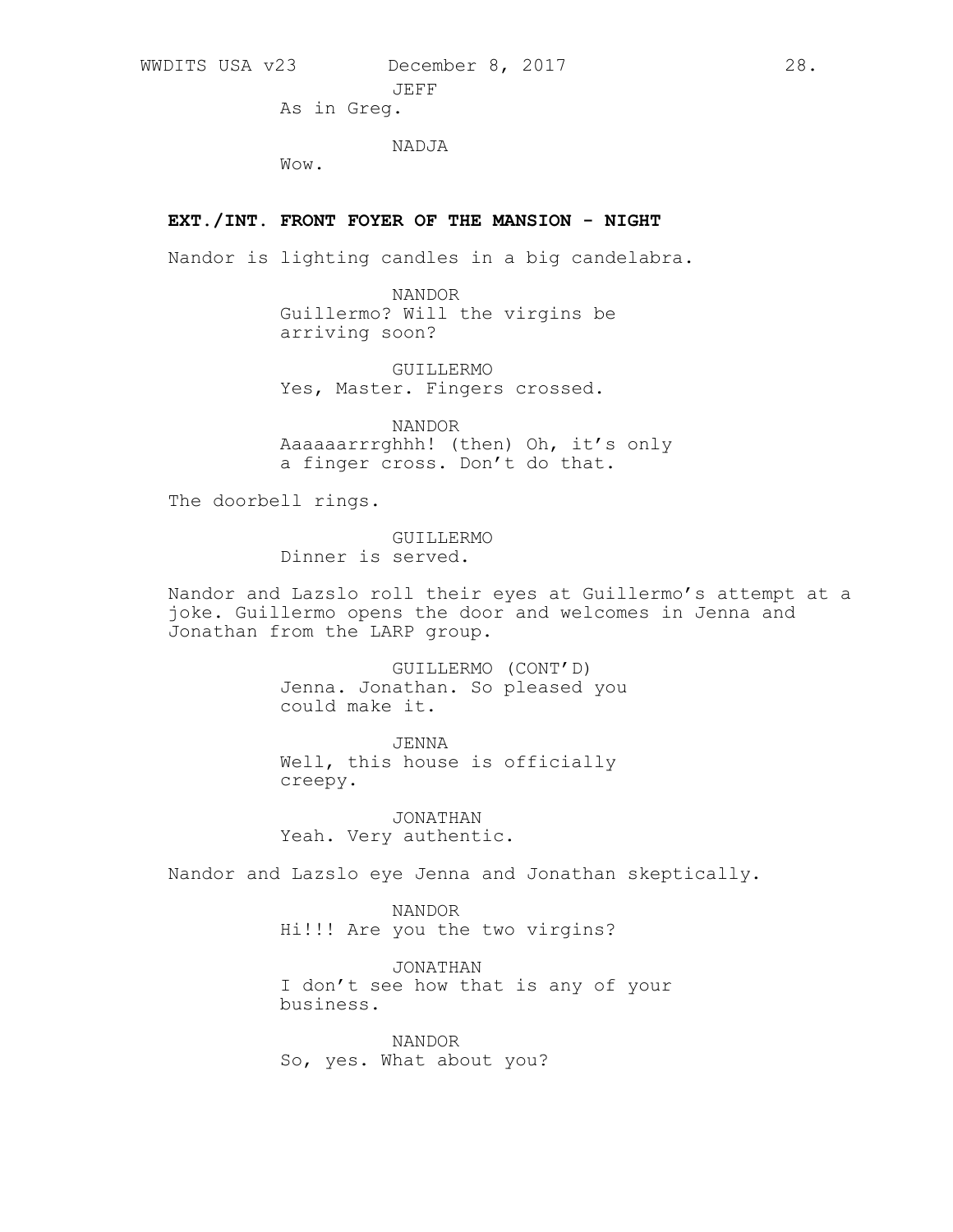JENNA

Well, my boyfriend and I haven't met IRL.

# LAZSLO

What?

GUILLERMO In real life.

NANDOR He's fictional?

# JENNA

No, we met online. We're planning an IRL meet later in the year. F2F is a big step for us.

LAZSLO What language is this?

# JONATHAN

I'm not a virgin. In my last relationship we did *quote* pretty much everything *unquote*...

NANDOR

Except sex?

JONATHAN A gentleman mage doesn't tell of his conquests sir.

NANDOR Well done, Guillermo.

# **EXT. PARK - NIGHT**

Jeff walks along and Nadja glides along beside him.

NADJA I must go soon.

#### JEFF

Right. Okay.

# NADJA

I just came to beg of you: Avoid dangerous activities -- especially those involving the head and/or the neck.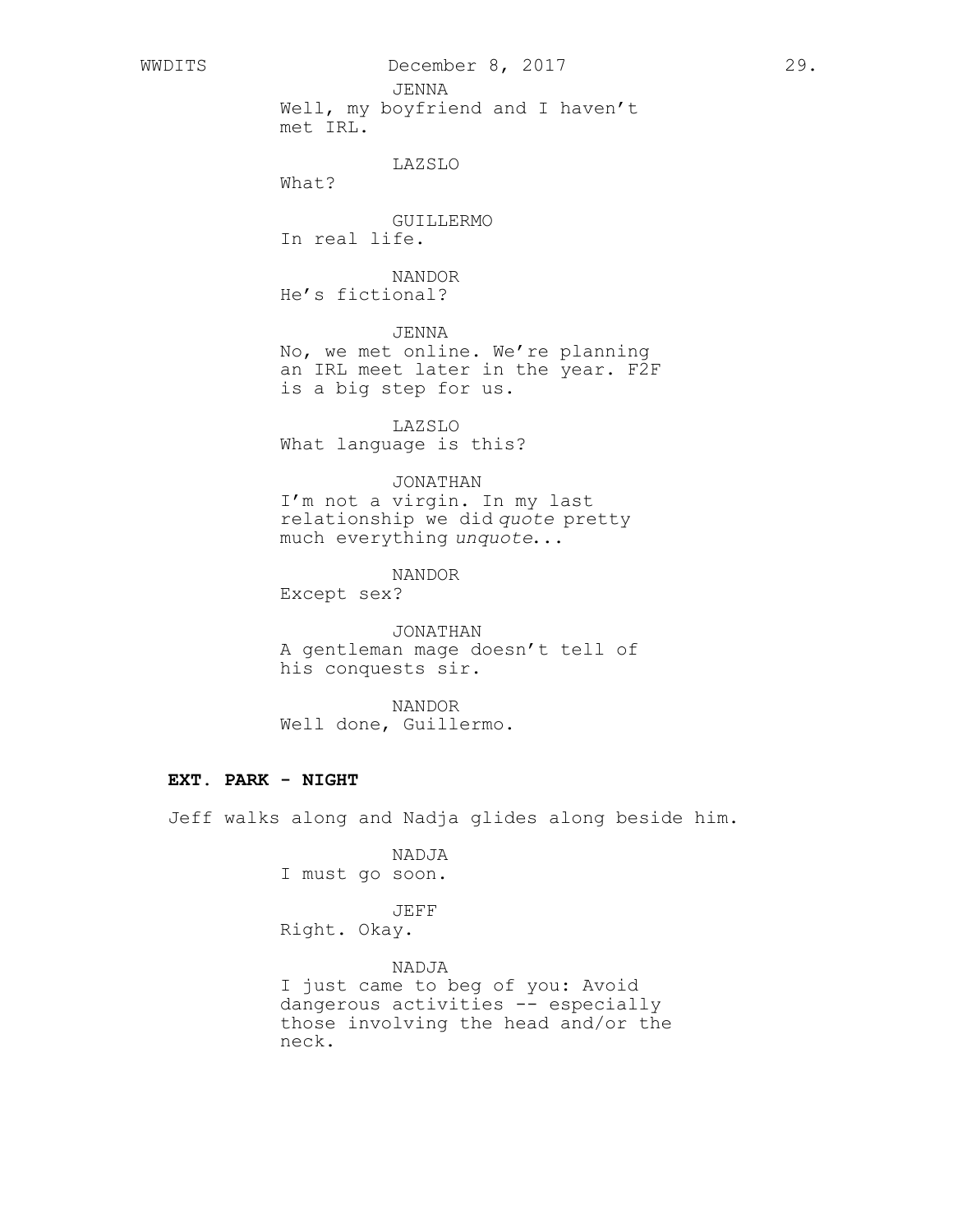JEFF Yeah, I pretty much stick to just cardio and weights.

NADJA Uh huh. I simply couldn't bear losing you. Again.

JEFF

Okay.

NADJA So, are you a knight?

JEFF Yeah! Well, a night watchman at a supermarket.

NADJA Protector of the people.

JEFF Oh, not really. Ha.

Nadja laughs like Jeff is a hilarious.

NADJA

My sweet Gregor-Jeff! I'd forgotten what a brilliant raconteur you were! I must leave you now. But I will find you again!

JEFF

Okay, well if you want to get coffee...

### NADJA

Oh, Gregor -- remember that time we made love so passionately that I accidentally cut your head off? And then I kept going till my needs were met? Let's do that again. But maybe without the knifeplay.

JEFF

Do what now?

She's gone.

JEFF (CONT'D)

Weird.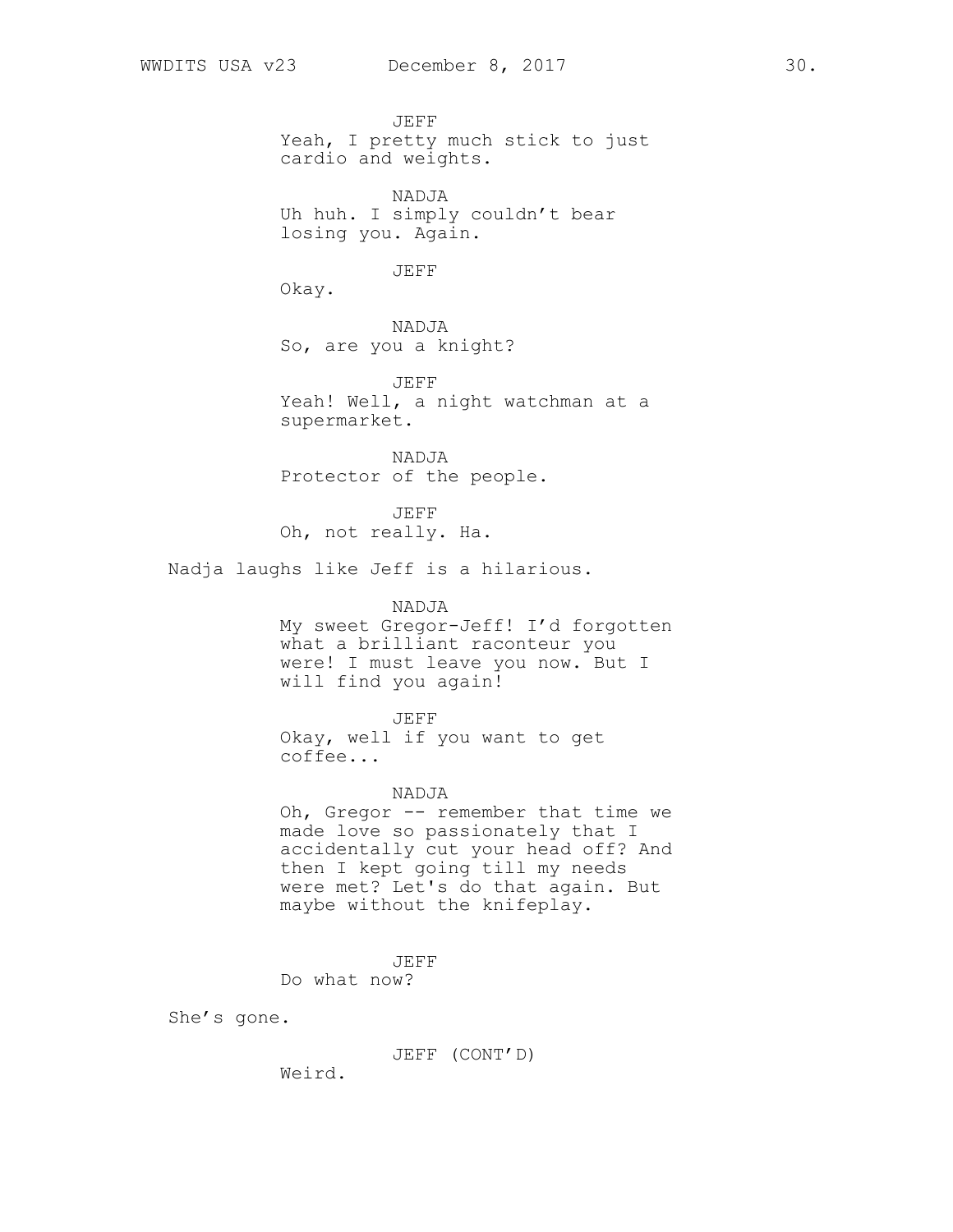# **INT. MANSION BASEMENT HALLWAY - NIGHT**

Guillermo is leading Jenna and Jonathan down a basement hallway.

### GUILLERMO

So the party is going to start in a little while. Why don't you guys just have a seat in here and I'll come get you when--

Guillermo opens the door to a room. There are people with writing on their heads. E.g. *Nadja - September 15 2016*, Lazslo June 2010? They're milling about -- gruesome, halfdead lost souls. One of them is strapped to a wall, moaning.

> GUILLERMO (CONT'D) Oops. Why don't we wait up in the kitchen?

# INT. BASEMENT CHAMBER - NIGHT

Which looks very subterranean and spooky. Candelabras and torches. (But there's still an old StairMaster in the back that looks too heavy to move, which has been covered in black crepe paper.) Guillermo has propped The Baron's coffin up at the head of the table, but it's still sealed shut. The Baron's Familiar stands at attention just behind the Baron's coffin. Nandor and Lazslo are sitting at the coffin's right and left. Nadja and Lazslo's silent familiar JUNE stands nearby. A bat flutters in, then transforms into Nadja, who takes a seat at the table.

> NADJA Boy, are my arms tired.

LAZSLO You're late!

# NANDOR

(formally) We three are gathered as one, as the protocols dictate. So the ceremony can commence. Guillermo? Can you open The Baron's caske--

But before Nandor can finish speaking, The Baron's casket slowly opens with the sound of heavy wood or stone creaking. Its contents are enveloped in a heavy mist, from which emerges...

A truly scary vampire. Long fangs, drawn face, wispy hair, pale skin.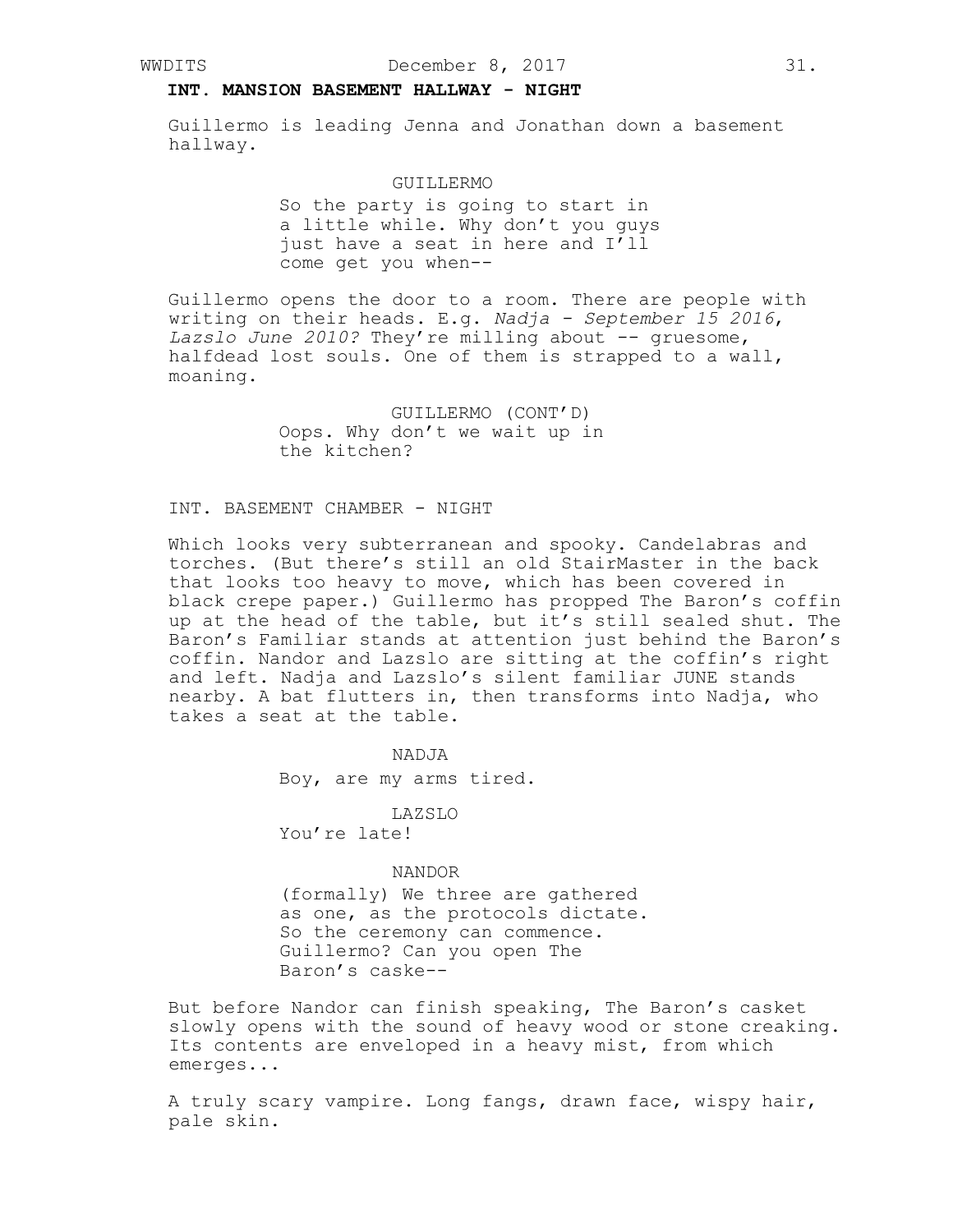#### WWDITS USA v23 December 8, 2017 32.

It is naked, has no genitals and has wing-like flaps of skin under its armpits. Even Nandor, Nadja, and Lazslo seem frightened of its form. It begins speaking, in a horrifying ancient Latin tongue, which sounds like a backwards-talking person from Twin Peaks with the voice of Bane.

### THE BARON

*Ne la materia che mai non dorme re de I fenomeni re de le forme--*

### NANDOR

My Sire? If I may? That we might comprehend you more clearly? English please.

### NADJA

The old tongue has withered with us, like nightshade in a desert.

### LAZSLO

I totally remember him as having genitals.

# THE BARON

(still horrifying voice timbre) Does this suit you better?

#### NANDOR

My Sire? Just so as not to frighten our familiars? Perhaps a form that could pass for human?

ANGLE ON: Guillermo and June, both in shock at The Baron's form. Despite their familiarity with the supernatural, they're both paralyzed with fear and have tears trickling down their cheeks. Another flash of light and smoke, and The Baron transmogrifies into into a slightly less-scary form: a large half-man, half-bat, whose breath forms a mist as if his mere presence has reduced the room's temperature to subzero.

> THE BARON How's this?

NADJA/LAZSLO/NANDOR Perfect./I liked the first way./Still a bit scary.

NANDOR

Guillermo? Fetch the virgins.

Guillermo exits hastily.

THE BARON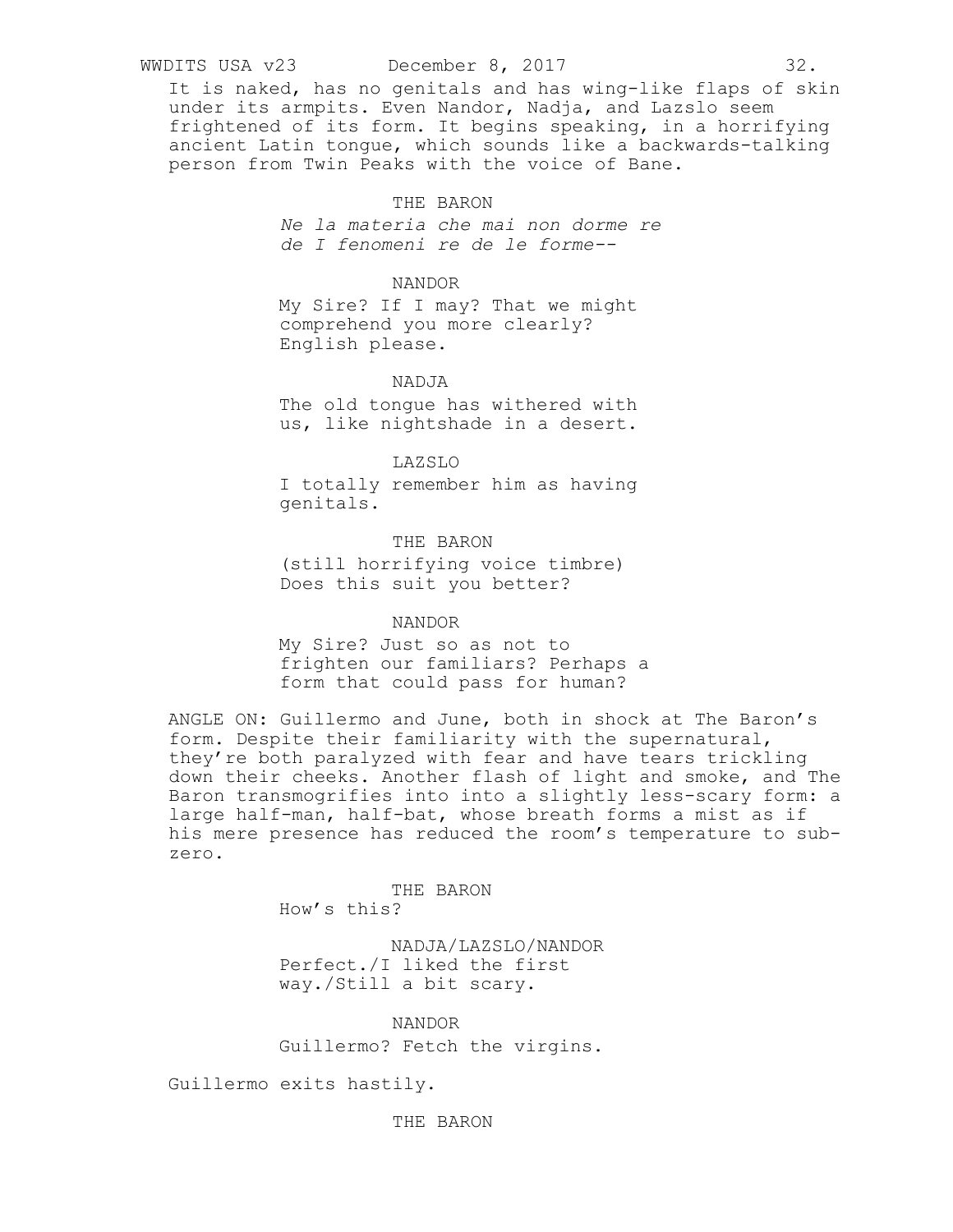# WWDITS December 8, 2017 33.

I am weary from my journey.

### LAZSLO

Before you start, Sire, I'd just like to go on record as saying that the old ways are the best ways. And for too long we here may have been led astray by the allure of the new.

### NANDOR

Inaccurate and unfair.

# LAZSLO

You'll notice "crepe" paper instead of actual human skin.

### NANDOR

Kind of a dick move to bring this up at this particular juncture, Lazslo.

# THE BARON

(so loud it shakes plaster off the ceiling and extinguishes some of the candles) SILENCE. I have come with a message.

The Baron now has their full attention.

THE BARON (CONT'D) The Old World is dead. The Old Ways are over. The New World -- this "Amrika" as you call it -- is our lifeline to an eternal future.

NANDOR Say what now?

### THE BARON

Have you forgotten why I sent you three here in the first place?

Nandor, Nadja, and Lazslo all think -- but they obviously have forgotten.

> THE BARON (CONT'D) The mission.

### NANDOR

(to interview camera) I don't know what he's talking about, mission. I came here by mistake.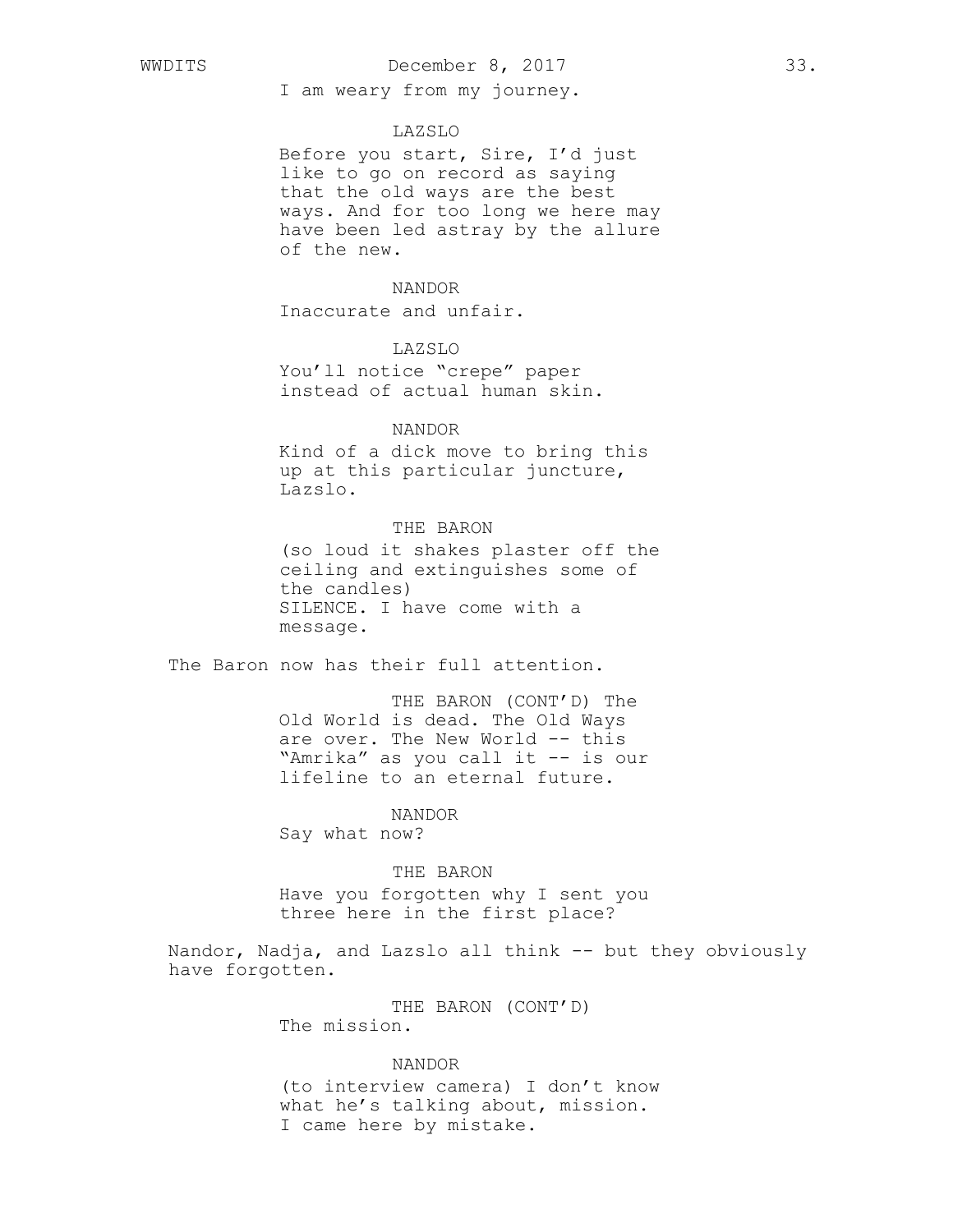# WWDITS USA v23 December 8, 2017 34.

# THE BARON

You were supposed to conquer the New World! Two hundred years have passed with no progress! And here you be: the land of opportunity spread before you like a blood banquet. And yet you hide in the shadows.

#### NADJA

We go out...

# THE BARON

...instead of engaging with this wonderful New World -- a land that virtually thirsts for a new order of masters and supplicants.

#### NANDOR

A fair point. But on the other hand-

### THE BARON

Your idleness and sloth have left you mired in irrelevance. But no longer! The Great Plan recommences now! And the world will not soon forget this hallowed night when a decree went forth. The human race will forever lament... (to Nandor) What is this place known as?

# NANDOR

Staten Island.

# THE BARON

The human race will forever lament the night their end was foretold in... Staten Island.

Lightning and thunder flash outside. Then a long silent beat.

# LAZSLO

I've been saying we should do something like this for years, Master. Nandor rolls his eyes at how quickly Lazslo has flip-flopped.

# THE BARON

This "Staten Island" -- it is the cultural and political capital of the New World, I trust?

# NANDOR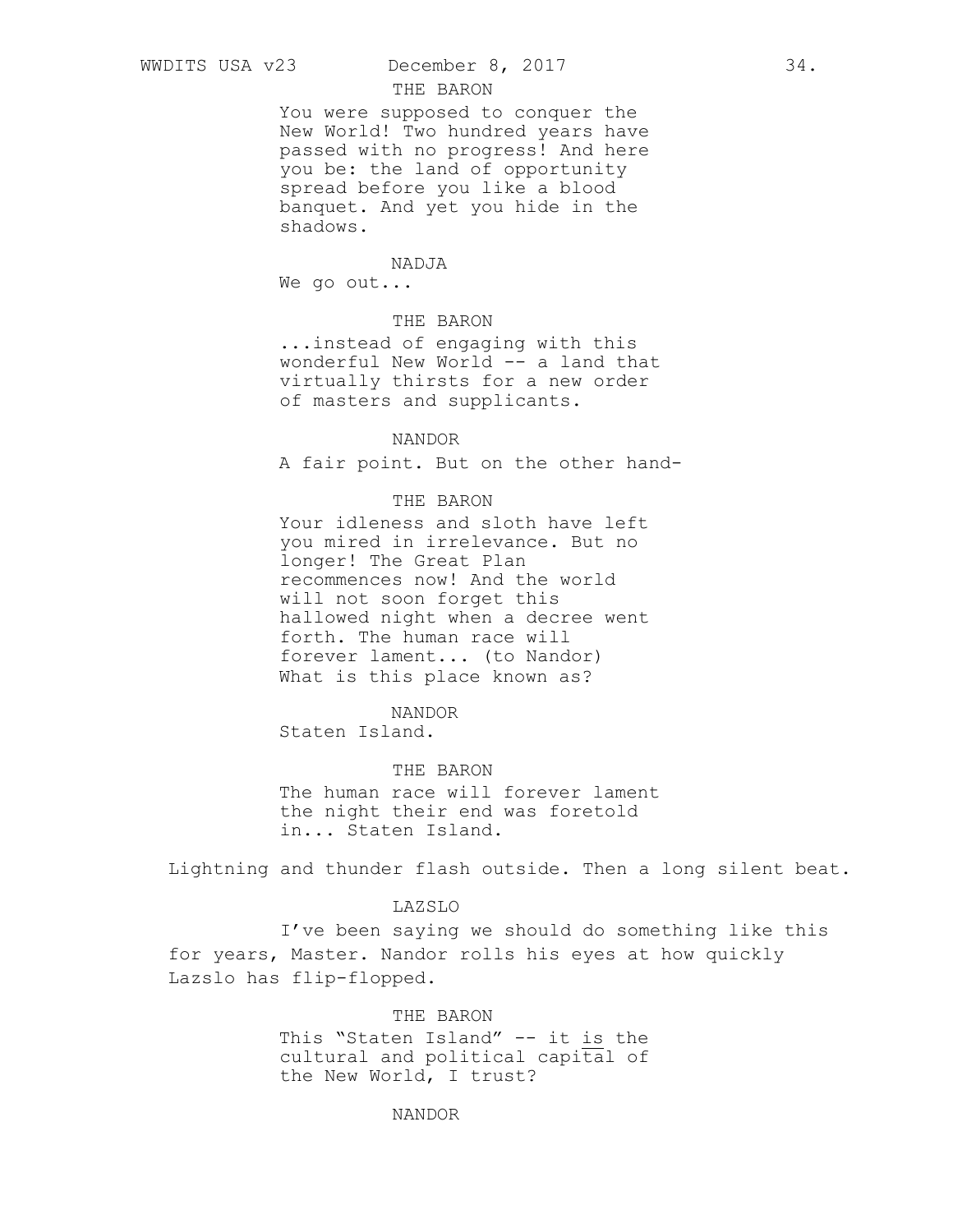(pause) Some say. I mean, there's an argument to be made...

# NADJA

It's where the boat dropped us off.

# LAZSLO

For at least two hundred years I've been saying we should relocate to New Amsterdam, but--

THE BARON

Enough. Now I must slumber. Wake me when your great work is complete.

### NANDOR

Of course. But... um... what kind of time frame are we looking at here?

THE BARON

Silence.

LAZSLO (quietly) My Lord, are you hungry after your trip because we--

THE BARON

SILENCE.

# LAZSLO

Oh, you mean complete silence.

NADJA

Shut up, man.

# LAZSLO

You said the last thing. And now you made me. Great.

With a flash of light and smoke, The Baron lies back in his casket, which closes on its own. And then there is silence.

> LAZSLO (CONT'D) Well. A lot to unpack here.

NADJA Shall we get in the virgins? Hate to let them go to waste.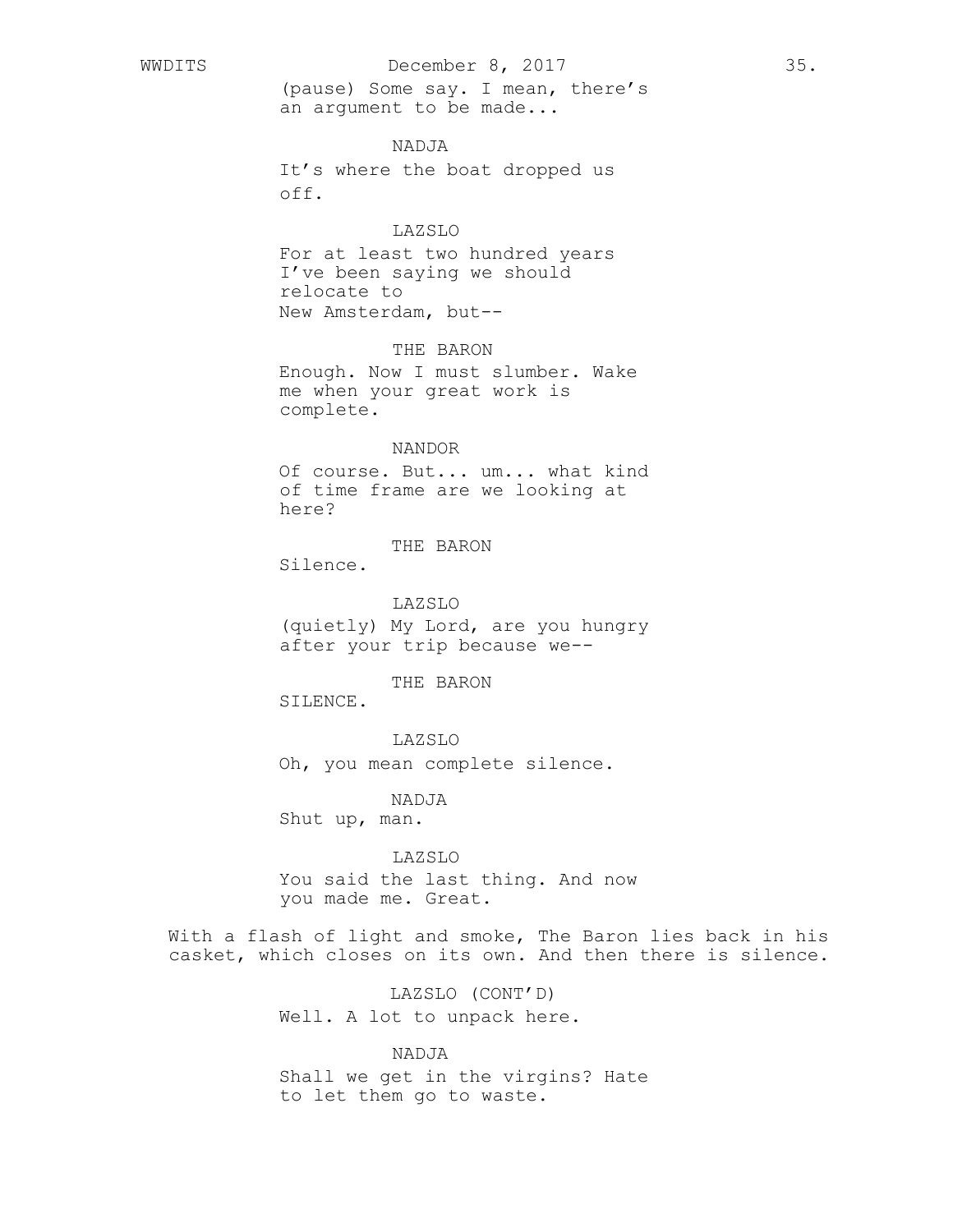NANDOR

I feel so dumb that I wore glitter.

Nandor pulls a velvet sash that rings a bell upstairs. Lazslo turns to the Baron's Familiar.

# LAZSLO I don't believe we've been properly introduced. I'm Lazslo. Very old, very, very good friend of the Baron.

The Baron's Familiar just stares straight ahead, ignoring Lazslo.

> LAZSLO (CONT'D) Okay. We can catch up after you've settled in.

### **INT. HALLWAY - NIGHT**

NANDOR Be honest though, The Baron was kind of a dick.

LAZSLO Shh. He's very powerful.

NANDOR You think he heard me?

# **INT. KITCHEN - NIGHT**

GUILLERMO I was too late.

The two virgins' eyes are glazed as Colin drones on and on.

COLIN ROBINSON

...so in the long run it's actually cheaper to lease a preowned vehicle than to buy one. And if you factor in insurance and maintenance...

NANDOR Oh, great! Colin has drained them of all their energy! The perfect end to a perfect evening.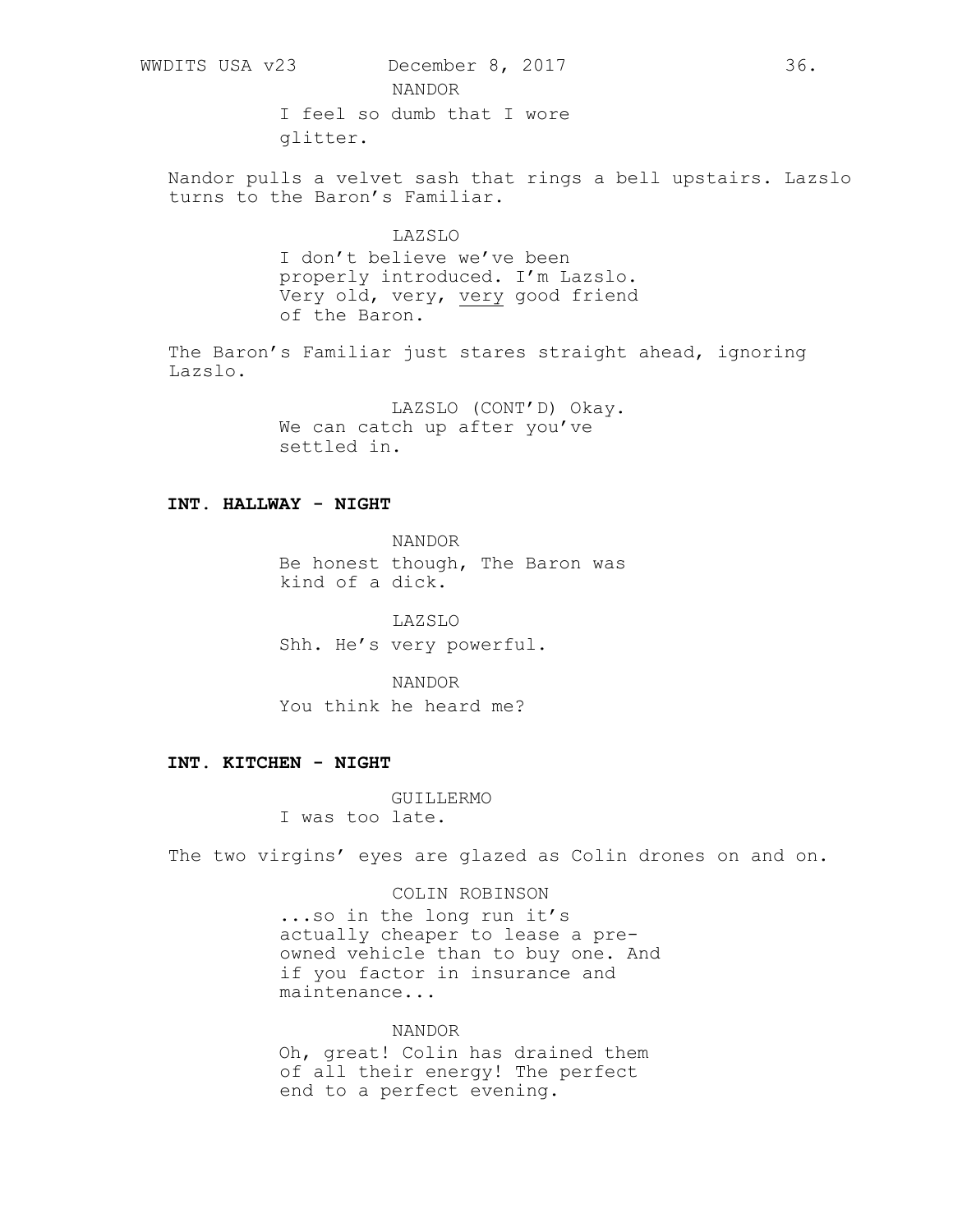# **INT. NANDOR'S BEDROOM - NIGHT**

Guillermo is helping Nandor out of his ornate vestments.

#### NANDOR

I'm not sure The Baron understands how big the New World is. I mean, where he's from, you conquer three villages, you've basically conquered the whole country.

# GUILLERMO

I'm sorry Colin got to the virgins. I've kept them alive though.

### NANDOR

Separately, I assume. Would hate to have them de-virginize each other before we all get a bite.

#### GUILLERMO

Of course, Master.

# NANDOR

You're glum, Guillermo. You think that I've forgotten that tonight is a special night for you as well, don't you?

Guillermo brightens bashfully.

NANDOR (CONT'D) And does not an anniversary call for a reward recognizing your years of service?

GUILLERMO I am ready, Master.

#### NANDOR

Good. Prepare yourself...

Guillermo closes his eyes and bares his neck. Not noticing that Nandor has pulled something from his coffin.

> NANDOR (CONT'D) Okay, open your eyes.

Nandor hands Guillermo a hand-made glitter picture of Guillermo and Nandor. Nandor is proud of it.

> NANDOR (CONT'D) Happy anniversary, Guillermo.